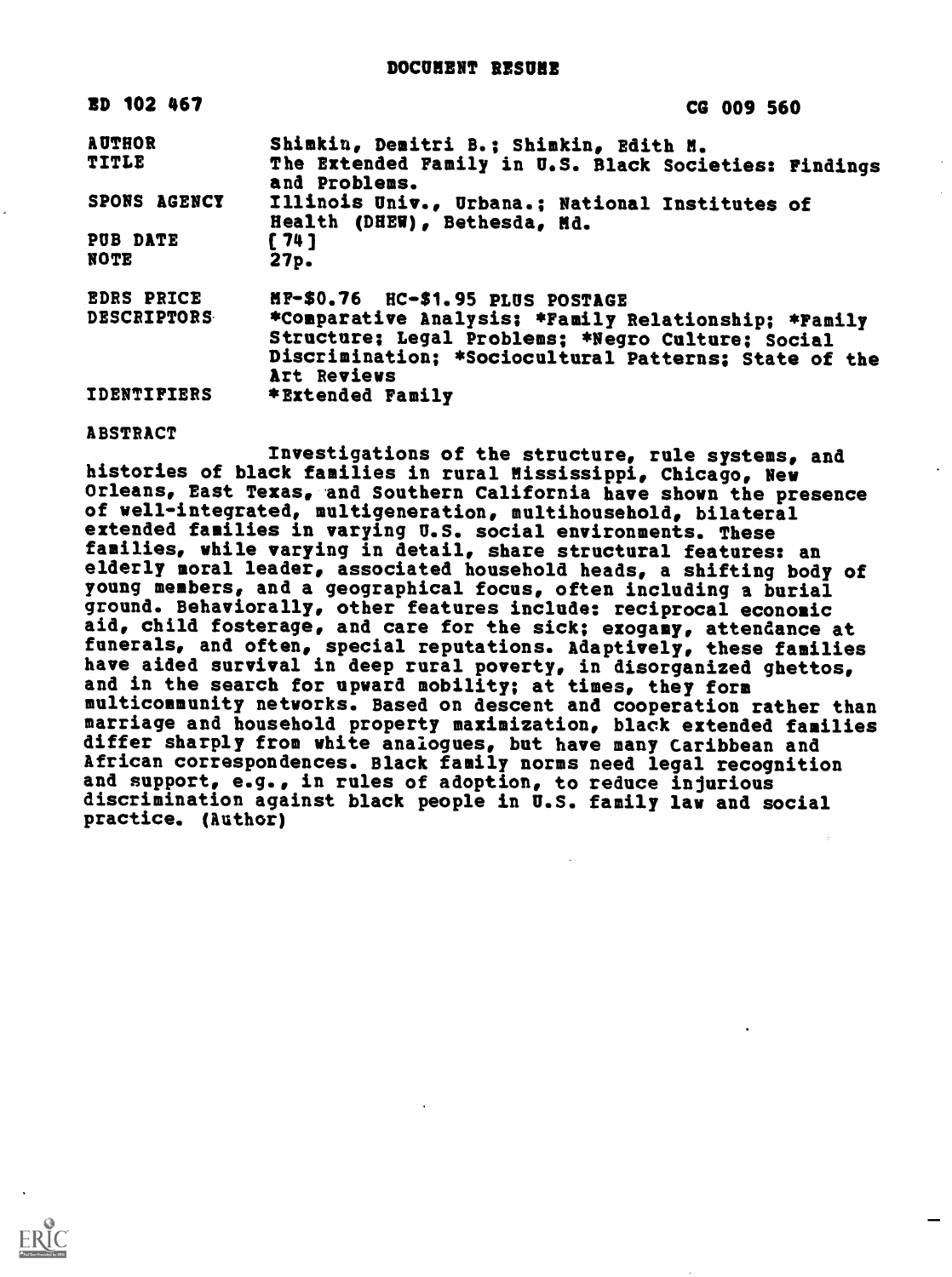ED102467

The Extended Family in U.S. Black Societies:

MmI NM

 $\bullet$   $\bullet$ 

#### Findings and Problems

by

Demitri B. Shimkin

and

Edith M. Shimkin

University of Illinois

at

Urbana-Champaign

US DEPARTMENT OF HEALTH.<br>
EDUCATION & WELFARE<br>
NATIONAL INSTITUTE OF<br>
BOUCATION<br>
THIS OOCUMENT HAS BEEN REPRO<br>
DUCED EXACTLY AS RECEVED FROM<br>
THE PERSON OR ORGANIZATION ORIGIN<br>
ATING IT POINTS OF VIEW OR OPINIONS<br>
STATED D

.1

 $\bullet$ 

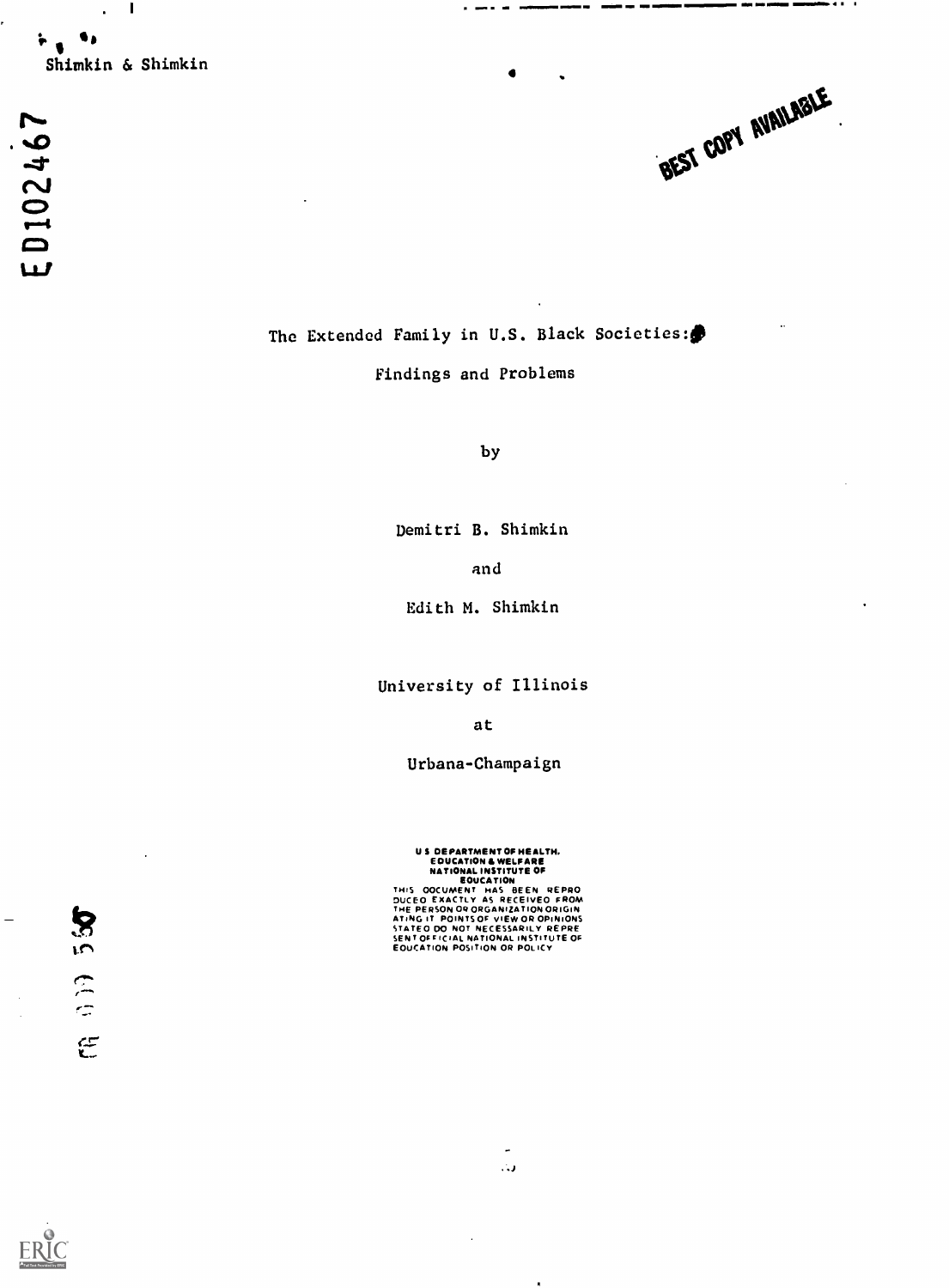$\blacksquare$ Shimkin & Shimkin



# The Extended Family in U.S. Black Societies: Findings and Problems

Our purpose in this sketch is to indicate the history, findings, and probable implications of studies on extended families among Black peoples in the United States, the Caribbean and West Africa by us and our colleagues since  $1968 \cdot \frac{1}{1}$  In this review, we shall limit ourselves to data and issues directly concerned with Black societies in the United States.

#### 1. History of the Study

The studies with which we are concerned emerged out of specific contexts, which have greatly influenced both the research advances and the limitations characterizing our work. Our own studies developed out of two converging situations: our support of the work of our son, Alexander Shimkin, in voter registration, voter education, and rural community development throughout Mississippi; and the design requirements for valid investigation of the ecology of migrant people on the Mississippi-Illinois stream as a component of the International Biological Program. This convergence resulted in the formation of the Holmes County Health Research Program, which embodied, to the dismay of the scientifically and administratively orthodox, a partnership in which the agency of an impoverished Black population, the Milton Olive III Memorial Corporation, received a major H.E.W. grant for basic research and the development of services. $\frac{2}{ }$  The University of Illinois was assigned scientific

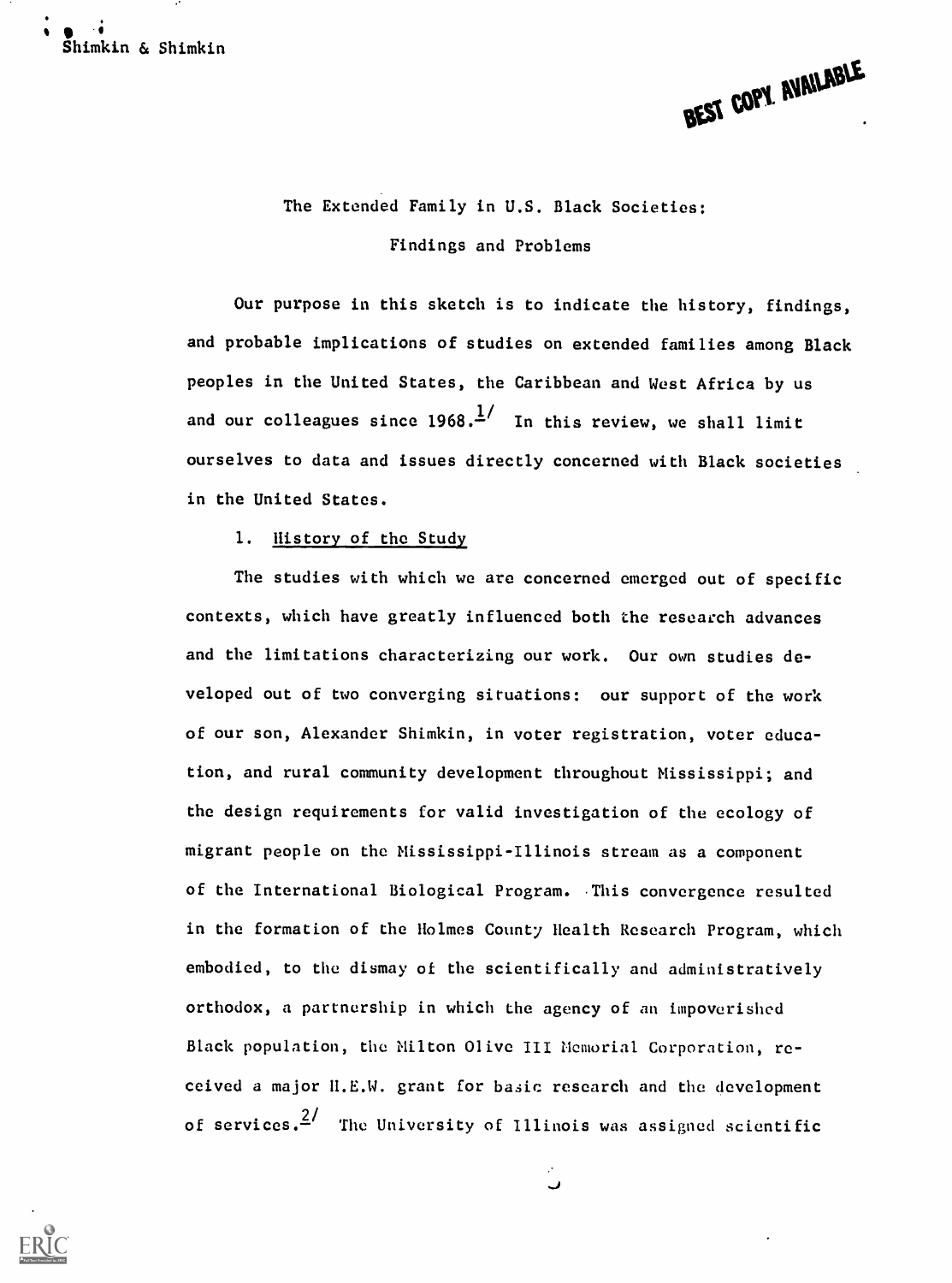f

 $\ddot{\cdot}$ 

responsibility, which was to be exorcized through technical as- .sistance, explicitly without the power of the purse. From the beginning,  $\underline{e.g.}$ , the Pheasant Run Conference of March 17-19, 1967, $\frac{3}{2}$ Black Holmes Countians were active participants in research and operational planning. To give only one illustration, the sociopsychological significance of the Delta-Hills partition of Holmes County, a key aspect of all our subsequent epidemiological research, was formulated in a brilliant paper by a Black Holmes Countian, Rev. Phillip Rushing--now Assistant to the Director, Department of Public Welfare, State of Illinois. 4/

In general, the theoretical framework of the Holmes County  $4$  here Health Research Program has then been the development of a biosocial characterization, both as a conceptual model and a base for potential interventions. This tool is:

... a quantitative ecological description of a group's size and composition, biological and socio-psychological characteristics, habitat, and major behavior patterns so designed as to identify and measure the group's constituent biological populations, and the levels of fitness, adaptive mechanisms, and selective pressures on each population."2/

Of course, our concept has been deeply concerned not merely with reactions to stress, but especially with adaptive mechanisms. These we viewed as:



÷ž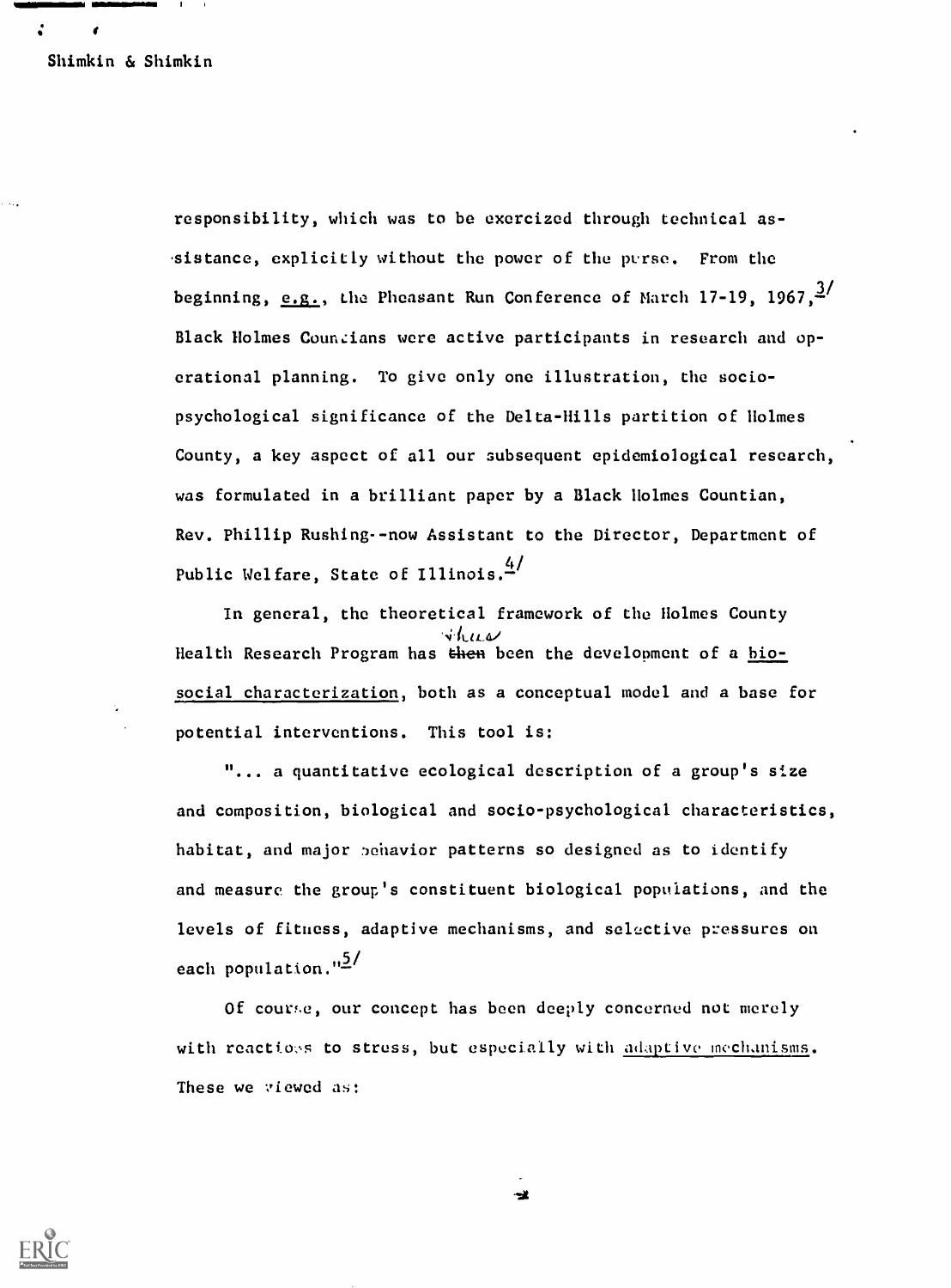"... the behavioral, physiological and ultimately morphological responses stimulated by the pursuit of goals or attempts to manage stresses, and identified by the observation and analysis of (1) manifestations of basic drives (hunger, curiosity, aggression, sexual satisfaction,  $p1\cancel{p}y$ , etc.); (2) stressful events (illness, pregnancy, birth, death, conflicts, etc.); and (3) the diagnosis of adaptive break downs (physical and mental illnesses). It must be stressed that behavioral adaptation operates essentially at the level of intimate socio-cultural communities, *i.e.*, families and friendship and work groups; it can rarely be understood in terms of individual analysis alone. $\frac{10}{10}$ 

Despite these explicit theoretical grounds, it was experience rather than theory that directed increasing attention to family structure and behavior during the course of our work. A few incidents are characteristic: the decision to engage in the Holmes County Health Research Program involved a remarkable affirmation by the assembled heads of the great extended families, each solemnly commicting his (or her) kin to this new venture. It was, even in that period of intense hardship, when hunger was Jidespread and the Ku Klux Klan warded off only by vigilant readiness to fight, the expressed wish of these elders that the Health Research Program benefit not only Black people but also "the other race." In 1969, when the question of health-services priorities came to the fore in workshops and individual meetings, the special status of the



्रैं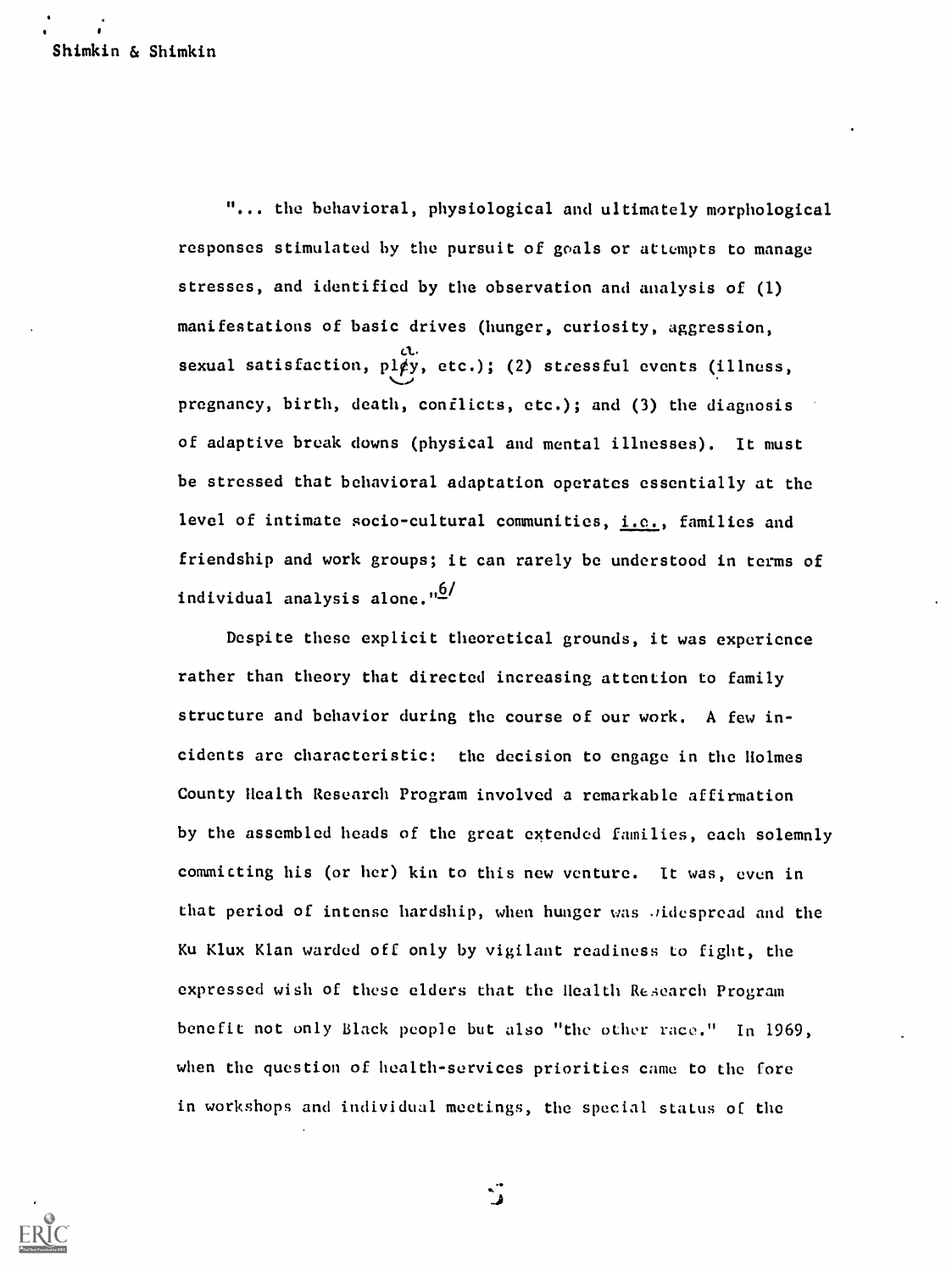elderly<sup>7</sup> was again underscored. Shimkin and Patterson ascertained how ready families were to commit their resources to the needs of aged relatives, often to the point of losing farms and homes. They concluded that: "...the emotional and economic disasters associated with major and terminal illnesses of the elderly in, say, Holm2s County, Mississippi, must be attended to as an urgent problem of social stabilization, even if few gains in longevity can actually be achieved in this way. $1\frac{18}{1}$ 

This high status was, we discovered, integrally related to the cohesiveness of extended, multi-household families of 50 to 200 persons each, which tied together kin of varying wealth and standing. This cohesiveness was especially brought out in the instance of a threatened blood feud, which was averted by the mandatory intercession of family leaders upon the formal petition of a humble family member enmeshed in a bitter quarrel with outsiders. It has also become evident, as have many other facets of behavior and attitude, since our incorporation in February, 1971, as one family's fictive kin--"namesake relations" with a new born boy.

These circumstances, as well as simultaneous demographic and epiJemiological studies, laid the basis of investigations of the extended family among Black Holmes Countians. As our report shows, our inquiries in some areas, such as customary family law, were extensive. In others, they were perforce limited: our respect status led to inhibitions in areas felt by local people to be



 $\ddot{\cdot}$ .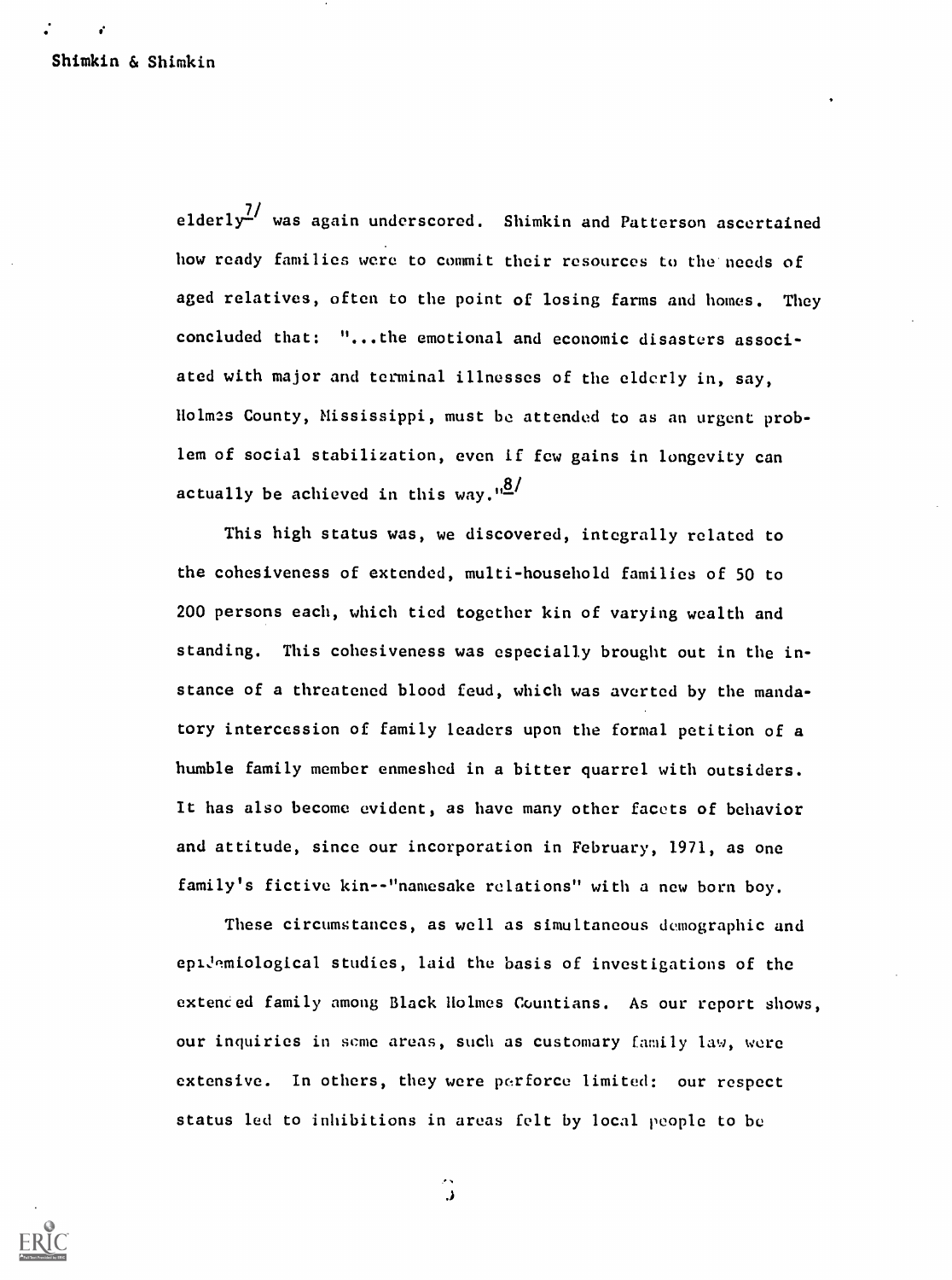somewhat disreputable, especially, sexual liaisons. At the same time, apart from our direct observations, conversations with informants, and the formal inquiries of the Health Research Program staff $\frac{9}{2}$ , extremely important data were developed by Holmes County students whom we were able to place in the University of Illinois- especially Miss Gloria Jean Louie, Miss Lillie McGee, and Mr. Robert cladek.- Stewart. These later generated an excellent description of the "Bidwell" family, a network connecting Holmes County with Chicago, Detroit, and Jackson, Mississippi, as well as basic characteristics of a set of 105 former Holmes County households in Chicago. $\frac{10}{10}$ Another dimension was developed, as a by-product of research on geophagy, in the primarily economic study of the very poor, localized "Mitchell" extended family, by Dennis A. Frate. $\frac{11}{11}$  Finally, our results, prepared for the IXth International Congress of Anthropological and Ethnological Sciences in Chicago, were reviewed in detail by a Holmes County panel<sup>12</sup>.

Our session at the Congress elicited scholarly comments and associated papers, with still others recruited during this past year. For the United States alone, our joint volume contains the Holmes County reports; primarily interpretative papers by B. Adams, J. Aschenbrenner, V. Green, and L. Borman, and sizeable substantive reports by R. Holloman and F. Lewis; L. Jack, Jr.; K. Aoyagi; M. Jourdan Atkinson, and D. B. Shimkin. As an aggregate, our new materials cover a number of states, especially Mississippi, Illinois,

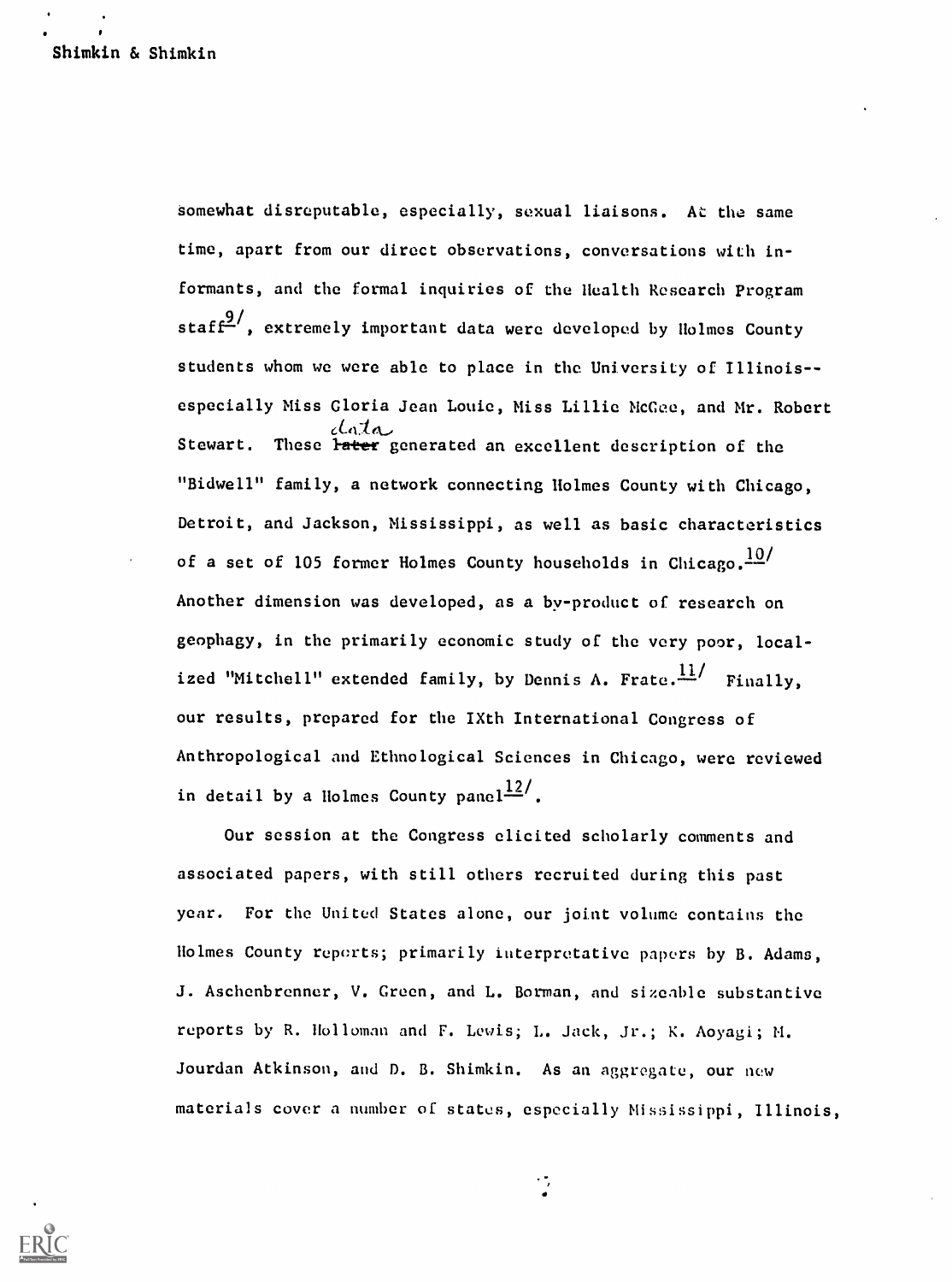Louisiana, Texas, and California. They deal with rural, small town, and metropolitan settings; and with an economic range from deep poverty--as in the instances of the rural "Mitchells" and inner-city "Clan"--to middle-class margins (the "Bidwells", and several of the "Five Families). Included are both highly localized families (the "Mitchells", the "Wesleys", and the "Clan") and widely dispersed ones (the "Bidwells", and the "Five Families") $\frac{13}{1}$ .

In sum, while our entire effort is in no sense definitive, it does represent a systematic, broadly distributed, and heavily documented inquiry into a major institution of Black society. Moreover, many of our accounts are by members of the societies studied. This perspective generates empathy but may yield blind spots and, certainly, sensitivities. For example, none of us accepts the "pathological" model born of Myrdal and fostered by Moynihan. $\frac{14}{11}$ All of us reject as pejorative the term "matings" so casually applied to Black human sexuality in the West Indian literature. $\frac{15}{12}$ 

#### 2. The Flavor of Our Work

Throughout the entire investigation, our primary emphasis has been upon ethnographic fidelity, as understood by each contributor and community. For this reason, the essence of what has been done can best be communicated by excerpts from basic observations.

For example, the Holmes County community review of the Shimkin, Louie, and Frate manuscript brought out contrasting personal experiences, in very large and quite small extended families.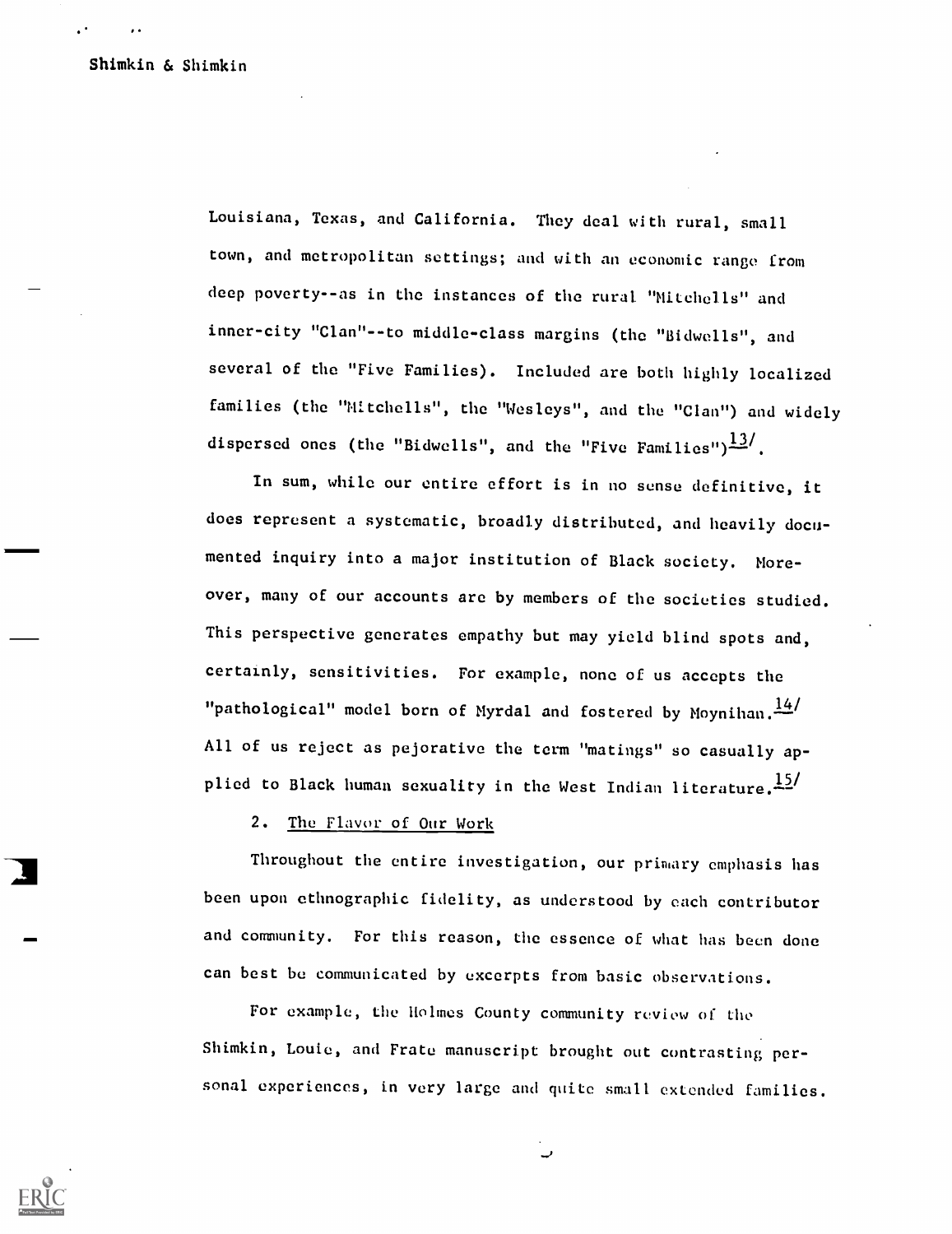The first was reported by Mrs. Nadeen Randle Jones as follows: Mrs. Jones: I [want) to speak about growing up in Holmes County as it relates to extended families.

"I am the second of four children. My father was a small, independent farmer who was a descendant of one of the largest families in Holmes County...My mother migrated into Holmes County because she had to leave her base home to finish high school.

"We live in one of the largest communities in Holmes County. Most of the residents in this community are Randles or descendants of Randles. Branched from this community is another we call 'Randletown.' That is a cluster of about 25 or 30 families living in an area, and they are all Randles, or cousins of Randles, or children of Randles, of sisters or brothers of Randles. In this cluster, just like the community that I live in, we share everything. We live within calling distance--I don't mean by telephone--I mean yelling from one person's house to the other. We sbare things like vegetables that we grow in our gardens; we milk cows, and we share buttermilk; and we share clothing. When my clothes get too small there is always a little cousin in the community that I would give my clothes to.



َر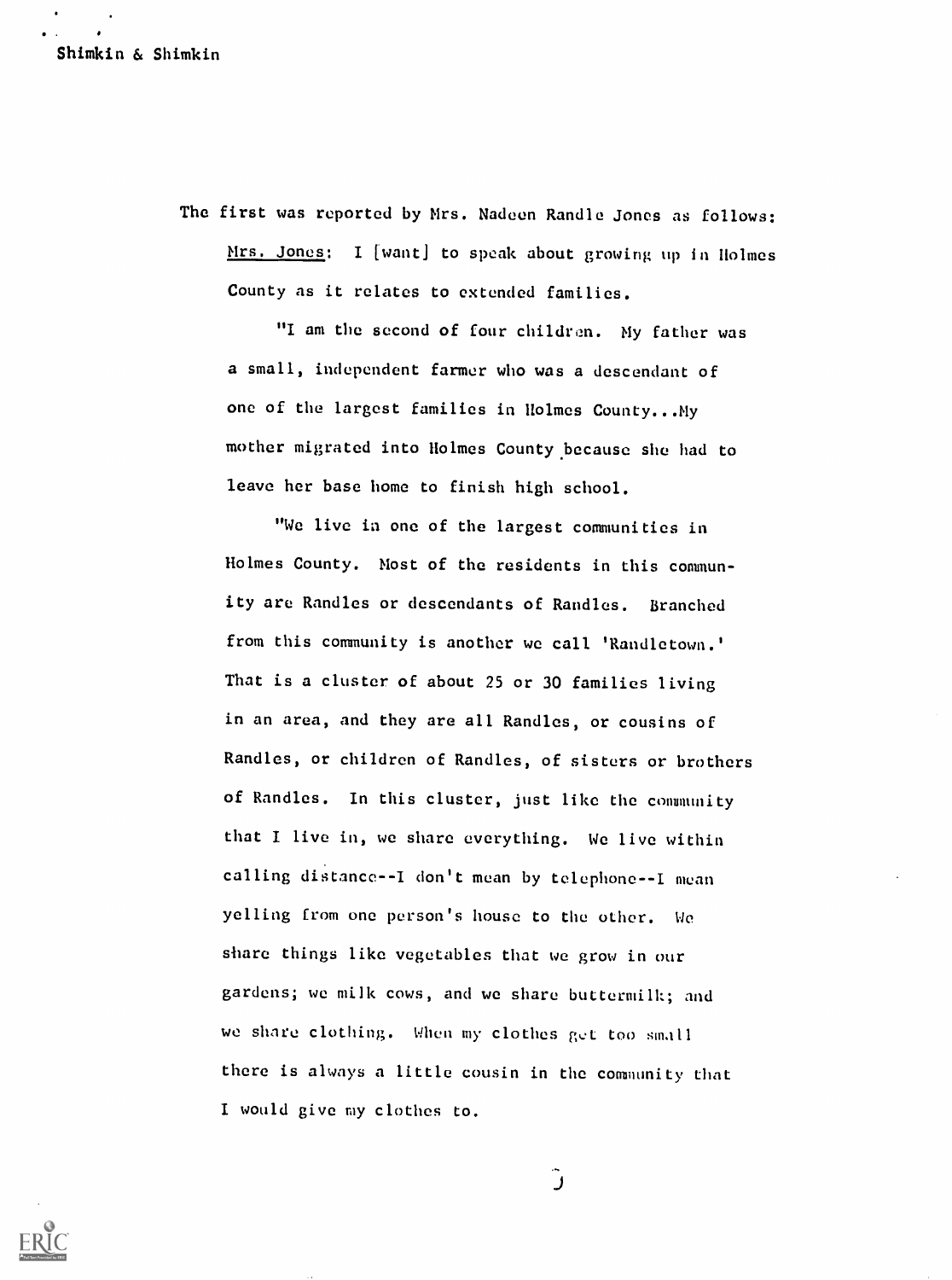"And this type of family relationship has a great influence on me and the kind of life that I lead now. When I was four years old, I enrolled in school, and I graduated from high school when I was sixteen. This was because this local school in the local community had no particular age limit then, and peoples had to go to fields then. So when they get the children trained they start them to school.

"Holmes County now is a lot different from what it was when my parents were children. It is different in that I have self-respect and dignity, and a Black person in Holmes County, regardless of how large the family was, didn't have that then. I walk down the street with my head up--so does everybody else.

"So that is how it is being from a large, Black extended family, as I see it." $\frac{16}{1}$ 

Mrs. J. Matilda Burns' life has been rather different; it illustrates both the relative weakness and the capacity for upward mobility of small groups.

Mrs. Burns: I became interested in the Black extended family mainly because the more I heard about the family the less I knew about my own. If 1 partleipate in the program today I felt I would be able to learn about other families plus finding my identity with my own.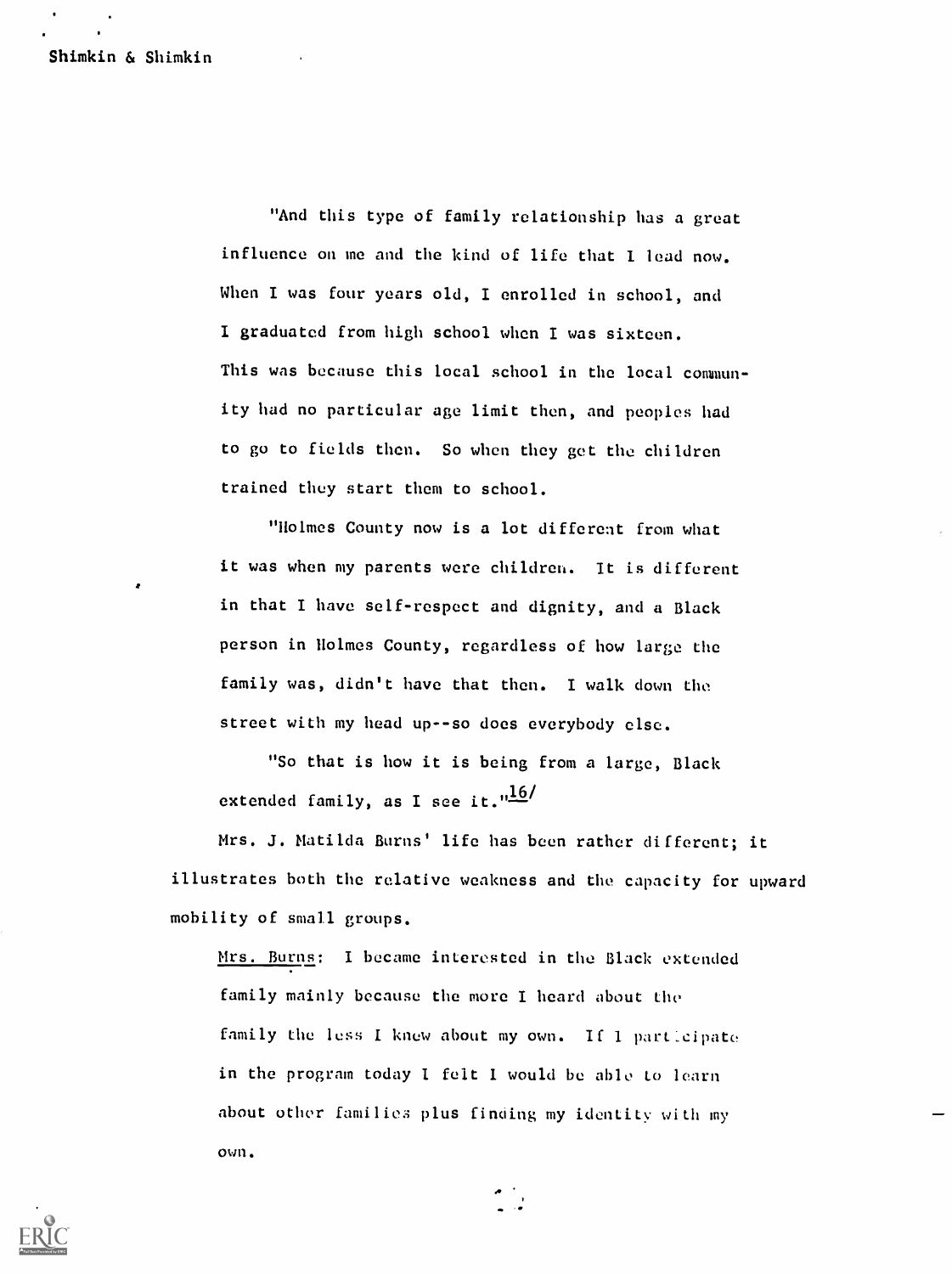Shimkin & Shimkin

"I was born in Leflore County in Mississippi. My father is the son of a small independent farmer in Madison County [due south of Holmes County, halfway to Jackson]. The Griffin family was a very small family. He had only three sisters. After serving a set time in World War I, he returned to Greenwood, Mississippi, to use his savings from [military] service to buy a small home. He continued to work in the Leflore County area. Aftee which he sold the small home there, and purchased a home plus land in Humphreys County, Mississippi.

"My mother was the daughter of a sugar cane grower in Louisiana. After finishing high school, she began to teach. She taught in the Leflore County and Humphreys County for several years. She continued to work until ill health and death. She died after giving birth to five childrens; she died in 1952.

"Both parents were practical people: strong belief, strong values in education. They taught us to take care of what we have, place strong values in education. There was something good in education. They tried to do their best to provide a college education for all.



د : د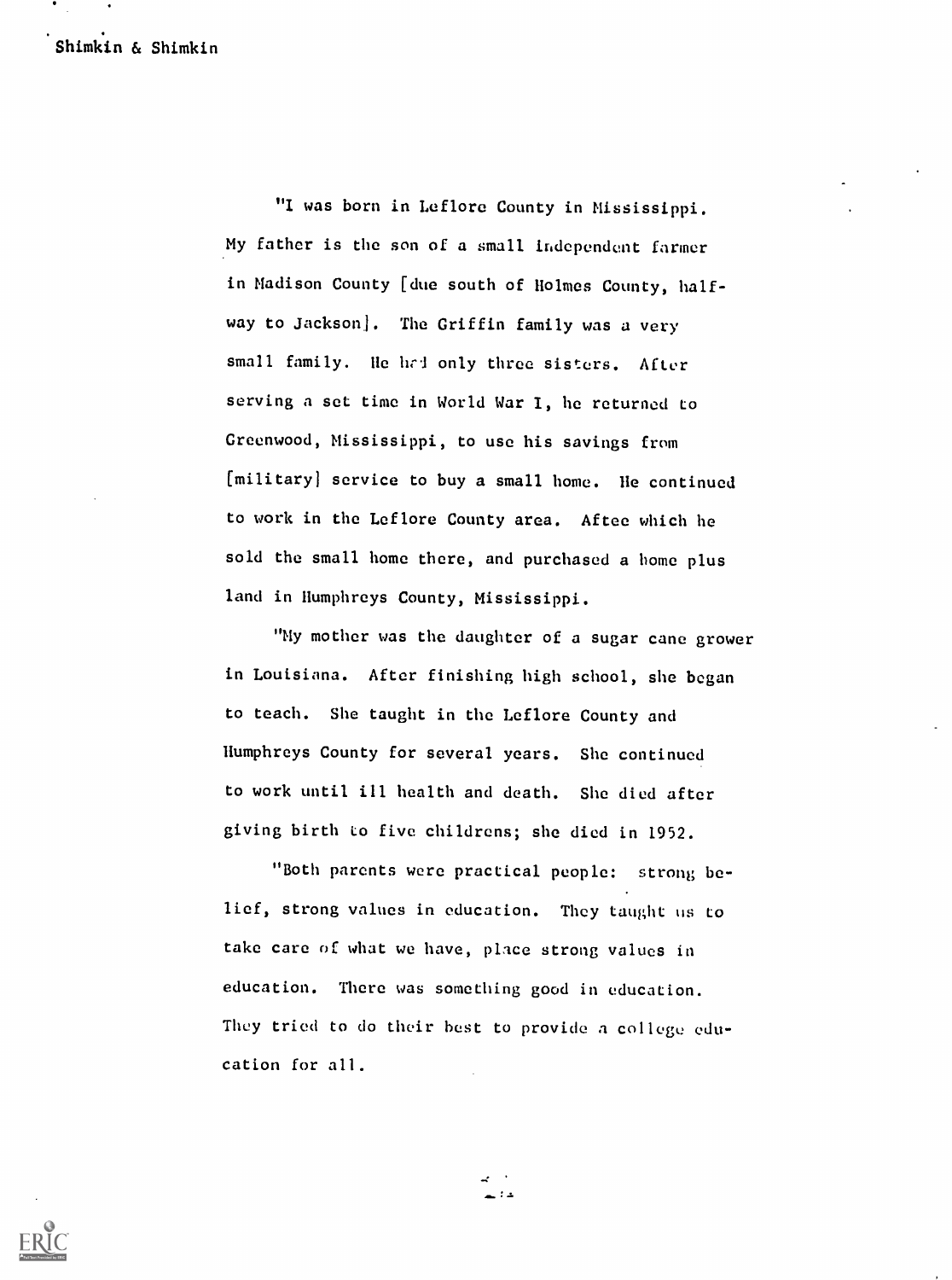"After the death of my mother, my maternal uncles and aunts began to visit and write to help with the other children. At this particular time, they were living in various parts of the country. At that time, we had two uncles overseas. They wanted us to spend more time with them, but my father decided that the family of five children would stay together. He did not permit us to visit outside of the state.

"My paternal uncles and aunts were not as close as my maternal uncles and aunts.

"My education is not a typical Mississippi Delta Black education. The reason for these differences are that my father happened to own his own land; he was a small cattle owner; he had to work for himself. My mother taught school. That was some income besides what was done on the farm. The resources were meager, but they were far better than the sharecroppers' families. Indeed, children of these families had very little opportunity for education. And these are some of the reasons: number one, the school building--it was a typical one-room school; one teacher for grades 1 through 8; children had to walk a long distance to school; bases were not provided until 1951. Number two, incentive: the landlord did not permit children

فأقالها

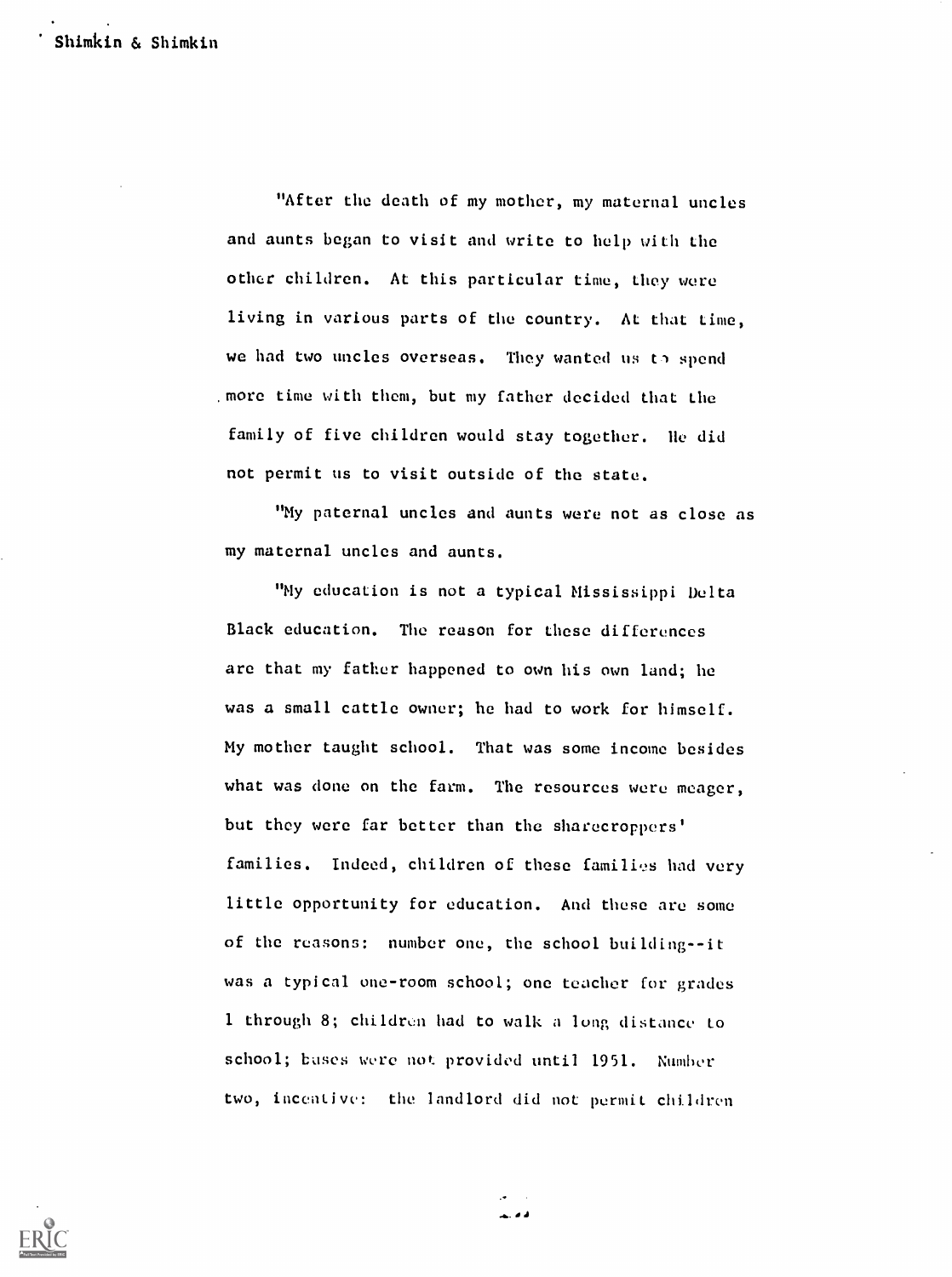to go to school until the crops were harvested; you d:d not stop in the spring, or you had to stop school to start the crops. The school year was only eight months. This was the typical Delta-type education because of the farm season. The result of that was more children wanted to go [away] to school to get a better education. Home education was provided by the parents, and even with meager resources, it was [somewhat] successful." <u>"I'</u>

Mr. Lenus Jack, Jr. has depicted an extremely cohesive New Orleans family of long urban tradition. In this study, he portrays the "Wesleys'" behaviors and attitudes in a variety of situations.

"Just as important as the day-to-day contacts is the functional relationship of kinship groups that occurs in emergencies. The flood from Hurricane Betsy in 1965 caused much damage to the homes of many of the relatives who lived in the area. Some of the Wesleys who were affected by the floods moved in with 'Mama's' sister immediately after evacuation from the school. Others stayed with a non-Wesley household in the same block as 'The Yard' that had upstairs accomodations, or else in other Wesley households. From these relatives, they received food, clothing and, of course, shelter. When the water receded, these relatives



ت..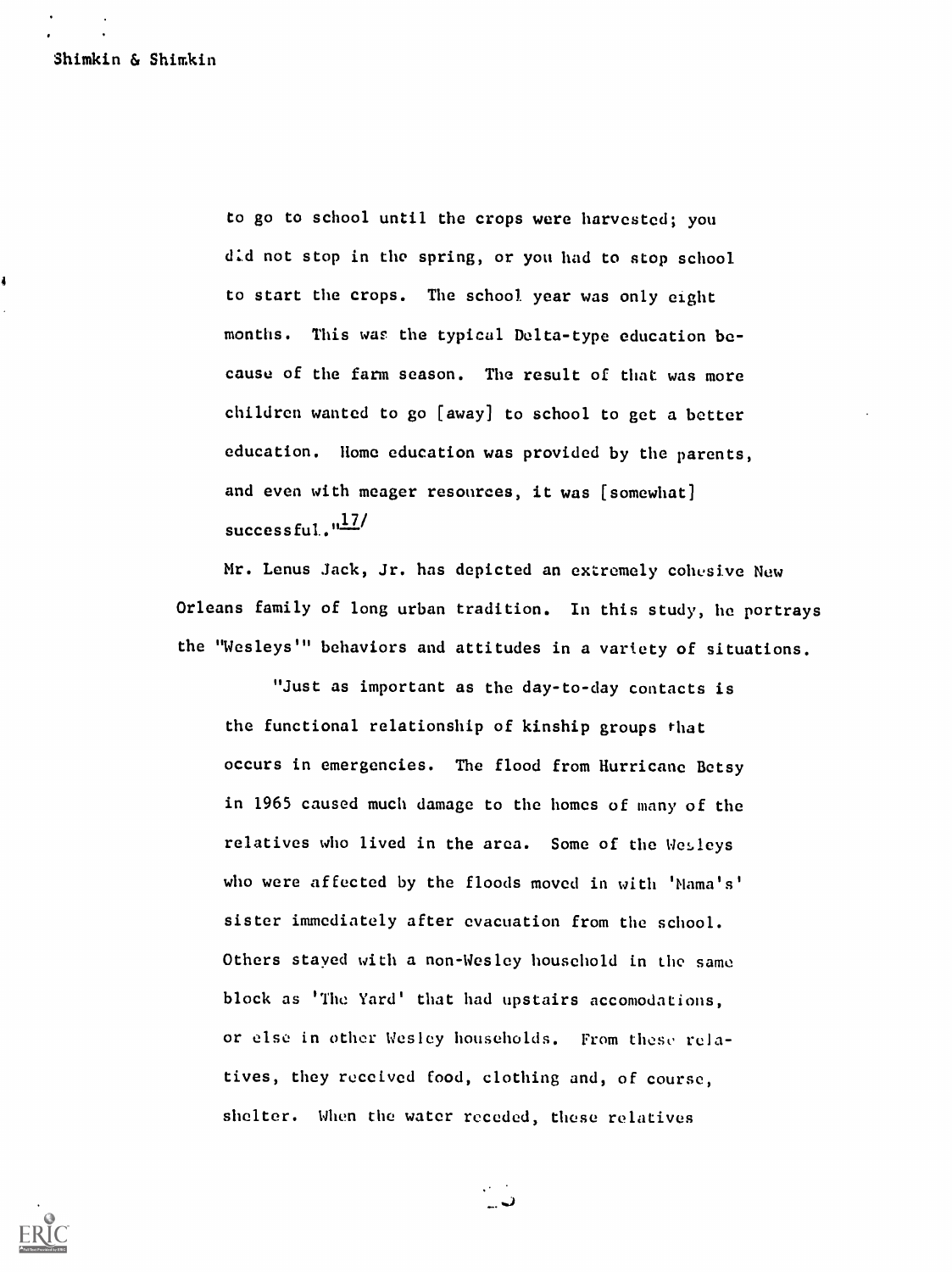aided in cleaning up and repairing damage to the houses. Those relatives who were the first to return aided the late returners in straightening up their homes. All who were affected by the flood acted as information retrievers for sources of assistance for the flood victims. Those who were the first to get assistance from the government served as orientation counselors, so that many of the bureaucratic procedures were eliminated for their kinsmen. Furthermore, the information retrieval system was used to determine where family members could most advantageously use their money to replace their destroyed household property. Those relatives who lived in another city brought food, clothing and financial aid upon learning the whereabouts of their kin. They were not a significant part of the information retrieval system because of their unfamiliarity with New Orleans and its structure and did not learn of their kinfolk's return home in time to aid in the task of cleaning up. But they did use their skills in helping to repair cars. Furthermore, they gave even more money to the victims than did relatives who lived in the city. In this emergency, overall, the role of paternal kin was thus exceptionally great. Their remoter physical distance had, in a sense, given them the capacity to respond to a grave crisis.  $n\frac{18}{16}$ 

 $-.2$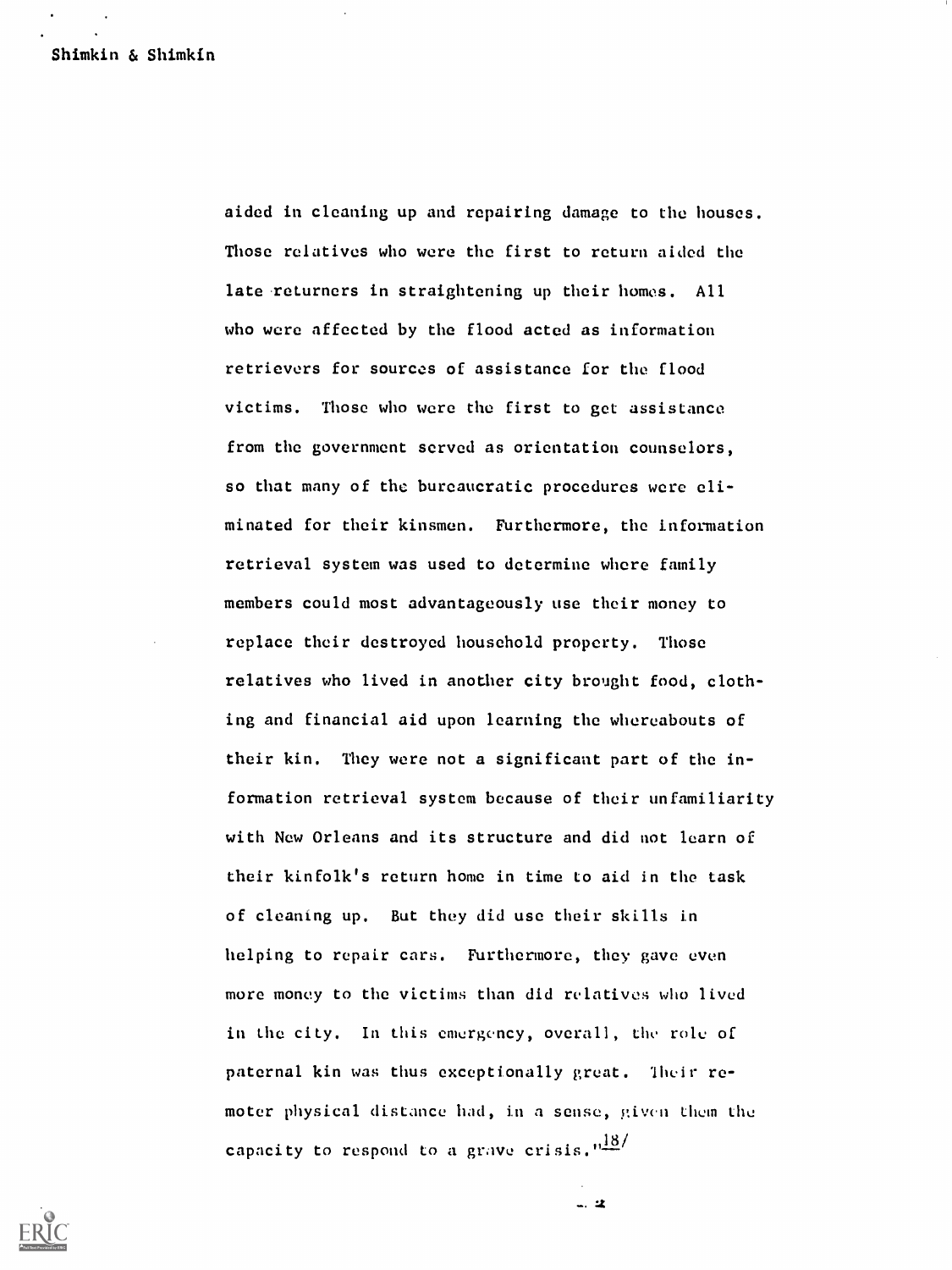These patterns may be compared to those extant in another inner-city family, "The Clan," which has been studied by Dr. Regina Holloman and Ms. Fannie Lewis:

"The attitudinal system of "The Clan" in relationship to the systems of customary family law in traditional Black society is well expressed in the domain of funerals, wakes, and burials. In the rural South, and among urban migrants maintaining active ties with the South, funerals are the key occasion for demonstrating extended-family solidarity and respect for elders. Often, the body of a family member will be returned from the North for burial in the family cemetery or plot, which is itself a visual symbol of solidarity....

"'Clan' funerals, by contrast, are deemed no more important than other family events. The largest funeral Hannah has attended was that of her maternal grandmother (Amanda) in 1964. The grandmother had been living with Hannah at the time. There were no out-of-town participants, although Amanda had lived most of her life in Arkansas. Dottie did not attend the ceremony; as explained earlier, she had rejoined the family as an adult, and said that 'she did not know her grandmother well eaough.' The family disapproved Dottie's absence, but did not treat this failure as a serious breach of

ن ?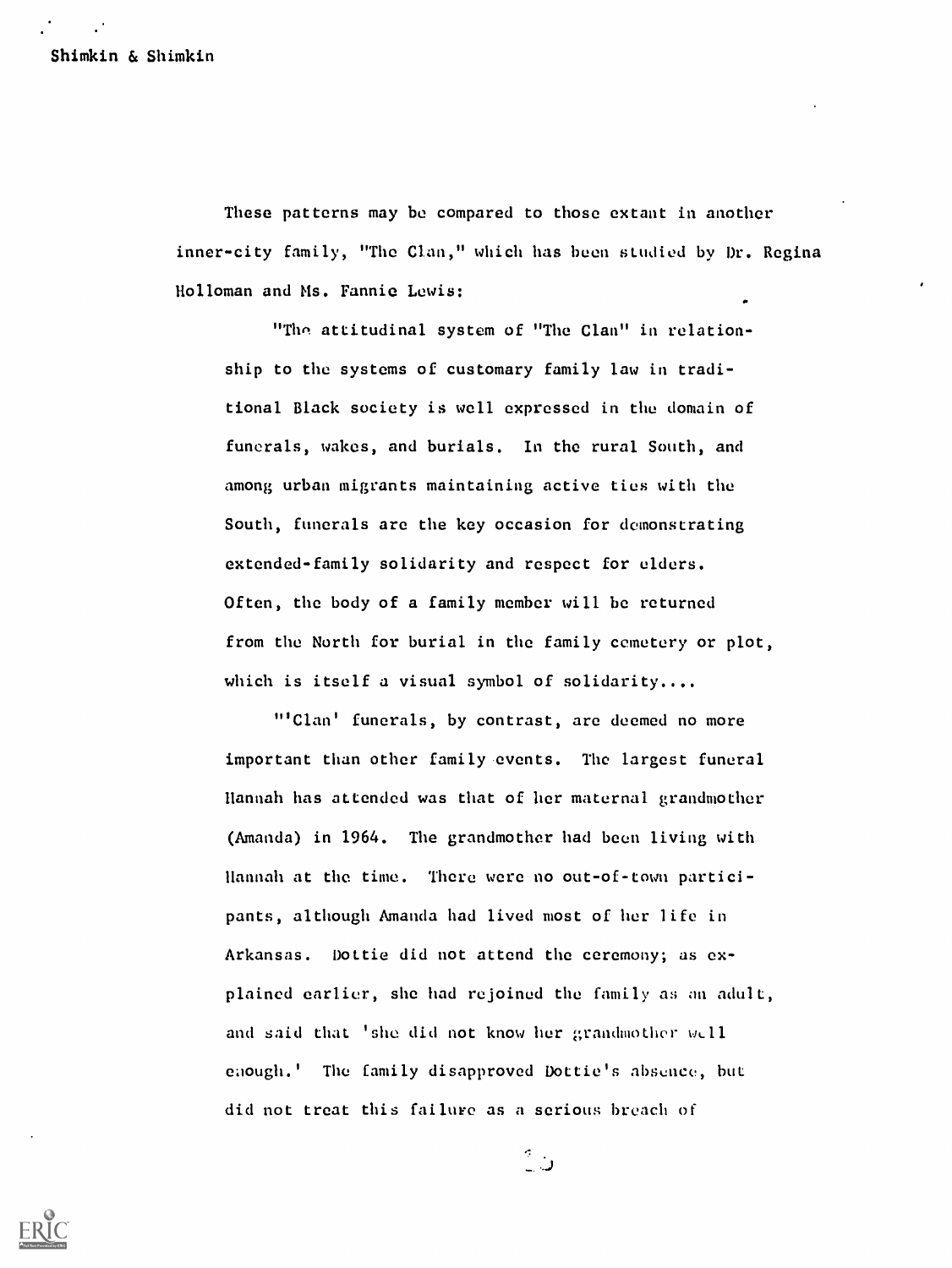conduct. Bird attended the wake, which like other 'Clan' wakes, was held outside the home, but not the funeral, stating that 'he didn't want to remember her like that.'

"The only other event customarily connected with 'Clan' deaths is a gathering in the home 'to sort out the clothes,' which are often the only legacy of these impoverished people.

"Despite their poverty, family members are much concerned with 'proper' burial. 'Who buried her or him' is an important question, eliciting information about payment for the funeral and a critical dyadic relationship thus cxpcsed. Public-aid burial is a disgrace. Consequently, family members will pool funds to bury a kinsman who dies without burial insurance, which is often carried by the individual himself. In that case, the identity of the beneficiary is often of intense family interest. Arlene carries her own policy, with Flute as the beneficiary. She also has paid-up policies for the burial expenses of South, Flute, and Fox. According to Hannah, Arlene could not afford to do this for her older children, when they were little. In general, while death is less structured as an integrating force in 'The Clan' than in many other extended Black family, it remains of substantial importance. $\frac{19}{12}$ 



 $\hat{\mathbb{C}}$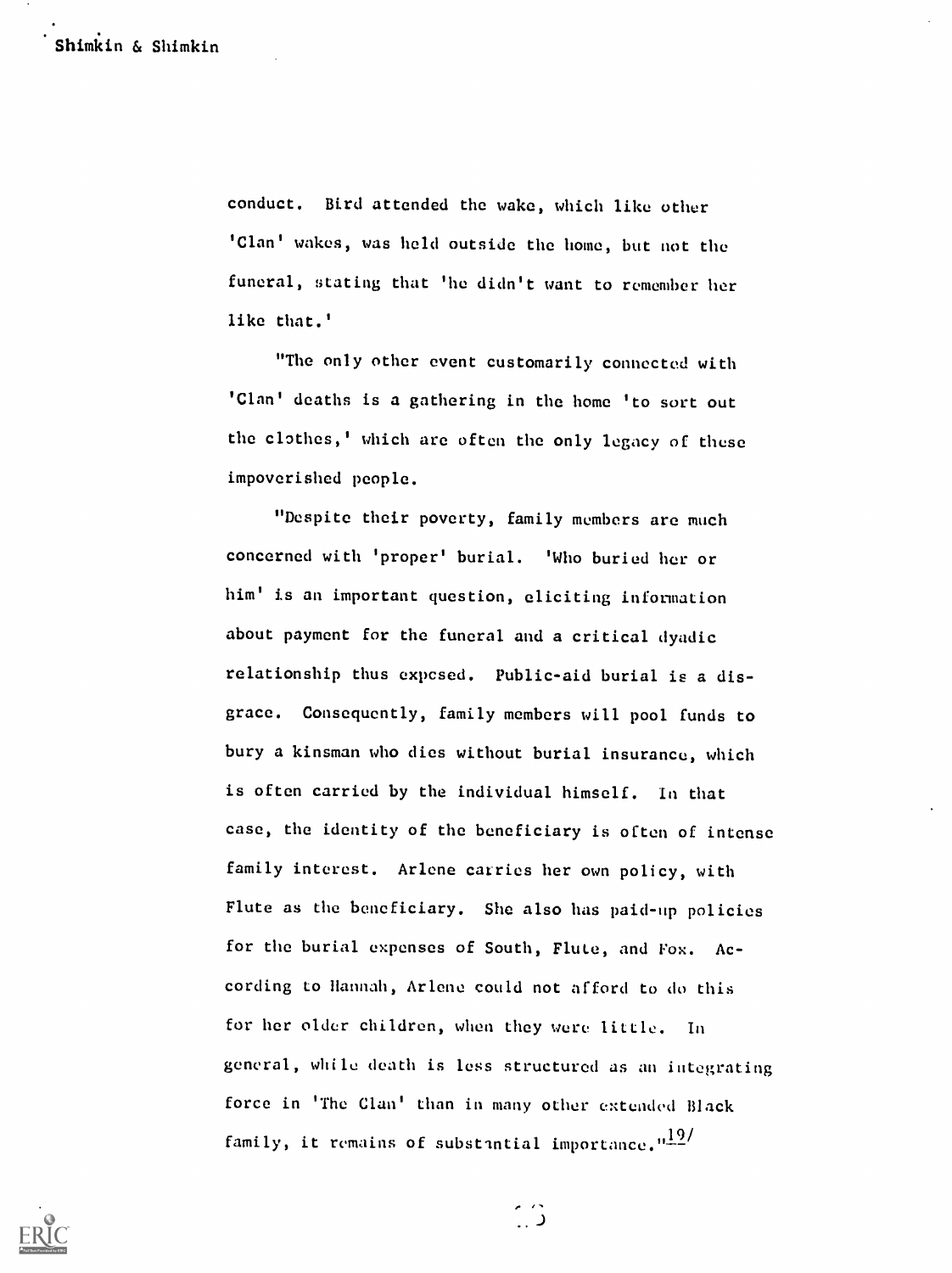## $\mathcal{P}$

#### 3. Tentative Findings

In this study, it has not been feasible to have all authors meet to formulate common findings. As noted earlier, several have written primarily interpretative papers. In general, we have explored theoretical issues and applications cautiously, to avoid premature stereo types in a vast and complex domain. With these reservations, the Shimkins see the thrust of findings to be as follows:

A. A widespread and functionally important institution of Black society in the United States is a bilateral descent group, with more loosely related spouses and with extensions to various kinds of fictive relatives, which is called "family."

B. Characteristically, this "family" is centered, perceptually and in terms of action initiatives, on its representatives of the oldest living generation, who are symbols of unity, objects of respect and moral authority, sources of fosterage and objects of care for all members.

C. The second generation, children of the leaders, siblings and cousins to each other, and tho heads of constituent subfamilies arc the entended family's basic decision-makers and actors. Because such bodies interact intensively, and work in concert, they usually bear a distinctive name and reputation, and share private codes, especially nicknames.

 $\sigma_{\rm{eff}}$ 

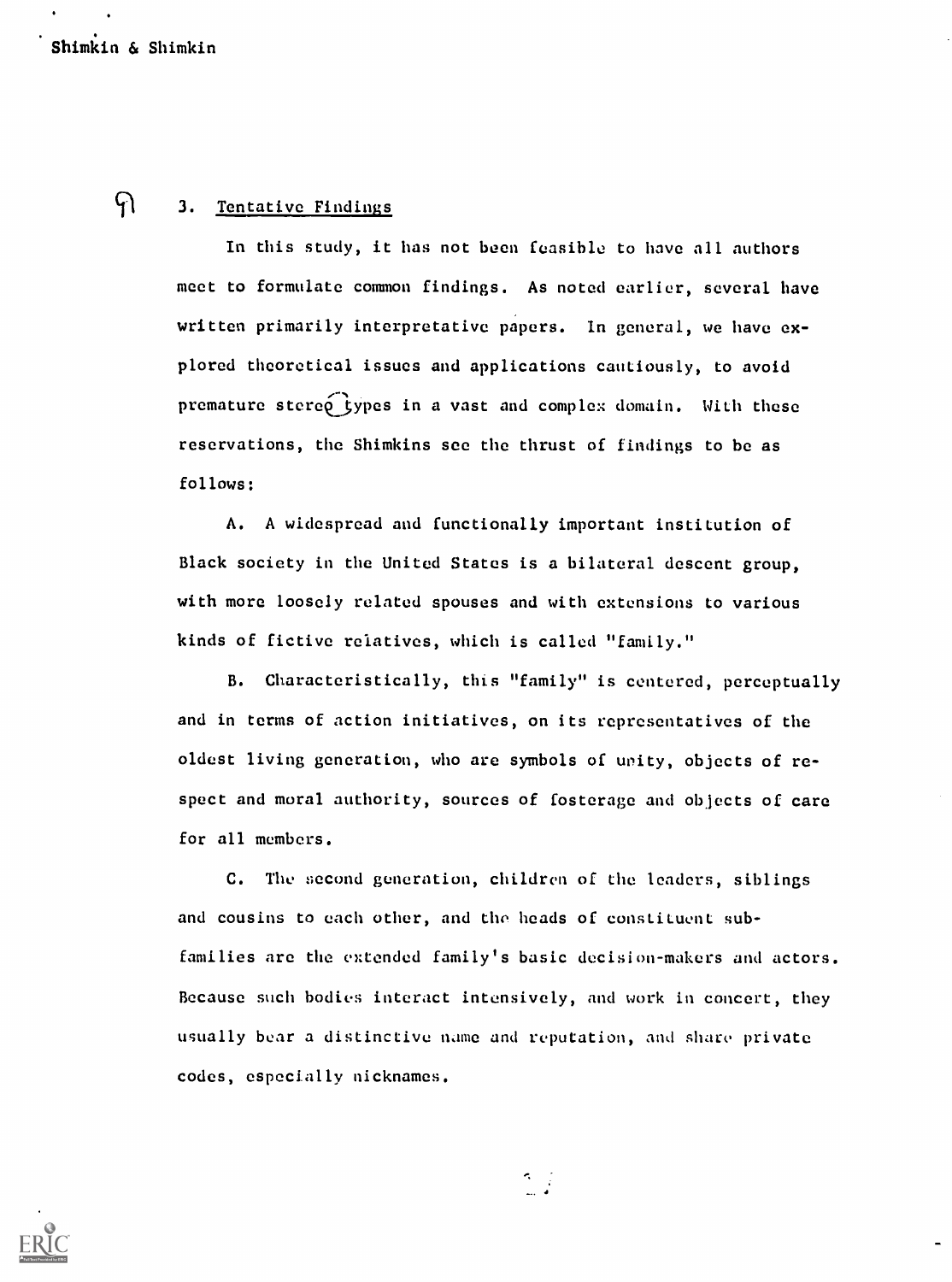## BEST COPY AVAILABLE

D. Marital ties, both formal and consensual, both monogamous  $\mu$ c.a.d.c. –  $\alpha$ or (as in the case of the "Clan") polygynous, are secondary to those of descent. Each spouse, even in loyal, life-long relationships, retains primarily allegiance to "father and mother, brother and sister." Marital ties involve varying intensities of explicit sexuality; they gain stability through economic cooperation, with men's and women's roles segregated into external and household loci, and through the common responsibility of all the family's adults for children and the aged. Marital outlooks are most favorable when brothers marry sisters, and, in general, when ties between brothers-in-law are close.

E. Within the e::tended family, each constituent household includes one or more sociological adults, women and men usually called "Mamma" and "Daddy" regardless of actual relationship; and sociological dependents, who may often include unmarried mothers or even subordinate, legal families. For the sociological dependents, for other wandering relatives, and for a variety of fictive kin, household boundaries are permeable. The fosterage of children and the co-residence of other kin in a household are widespread both as responses to crises, and as deliberate measures. For example, children are often fostered by relatives living near good schools.

F. Particularly frequent and psychologically important is a fosterage relation between grandparents and grandchi ldren, which



 $\frac{1}{2}$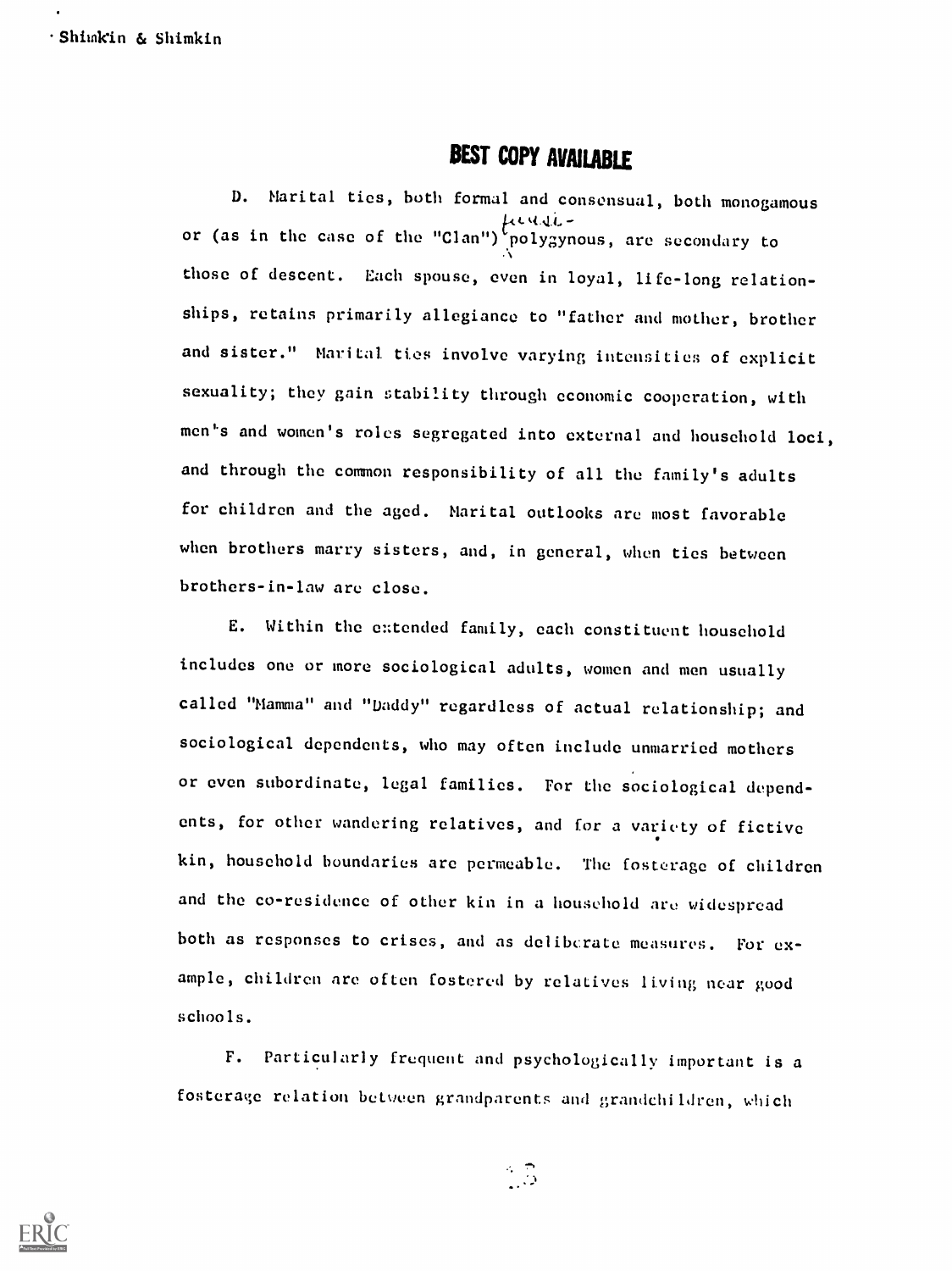many Black people regard as optimal psychologically and in terms of discipline. This relationship usually culminates in the fond and lasting care of aged, dying grandparents by adult grandchildren.

G. As mentioned earlier, Black extended families frequently incorporate non-relatives, who have grown up together, or who have gained special intimacy,  $e.g.,$  in the civil-rights context of the 1960's. Such persons, often called "play kin," have privileges of co-residence and expectations of reciprocity only slightly less than true kin. Like the latter, they are beyond the bounds of acceptable sexual relations; in fact, designation as "play kin," and the use of kinships terms sometimes resolve hitherto ambiguous situations. Godparenthood, a basic source of fictive kinship in Catholic areas such as the West Indies, is found sporadically.

H. Behaviorally, Black extended families stress high intensities of face-to-face interaction; "closeness," residentially and psychologically, and "sharing" are highly valued. At the same time, extended families cope with a spectrum of individual behaviors which arc classified from "strong" to "weak." "Strong" ways involve responsibility for others, continuing (although not necessarily monogamous) sexual relationships, and striving for economic betterment. They arc reinforced by participation in rituals, such as family gatherings, church services, and, especially, funerals. They are signalled by tokens of respect, particularly, deference in service at meals.



r.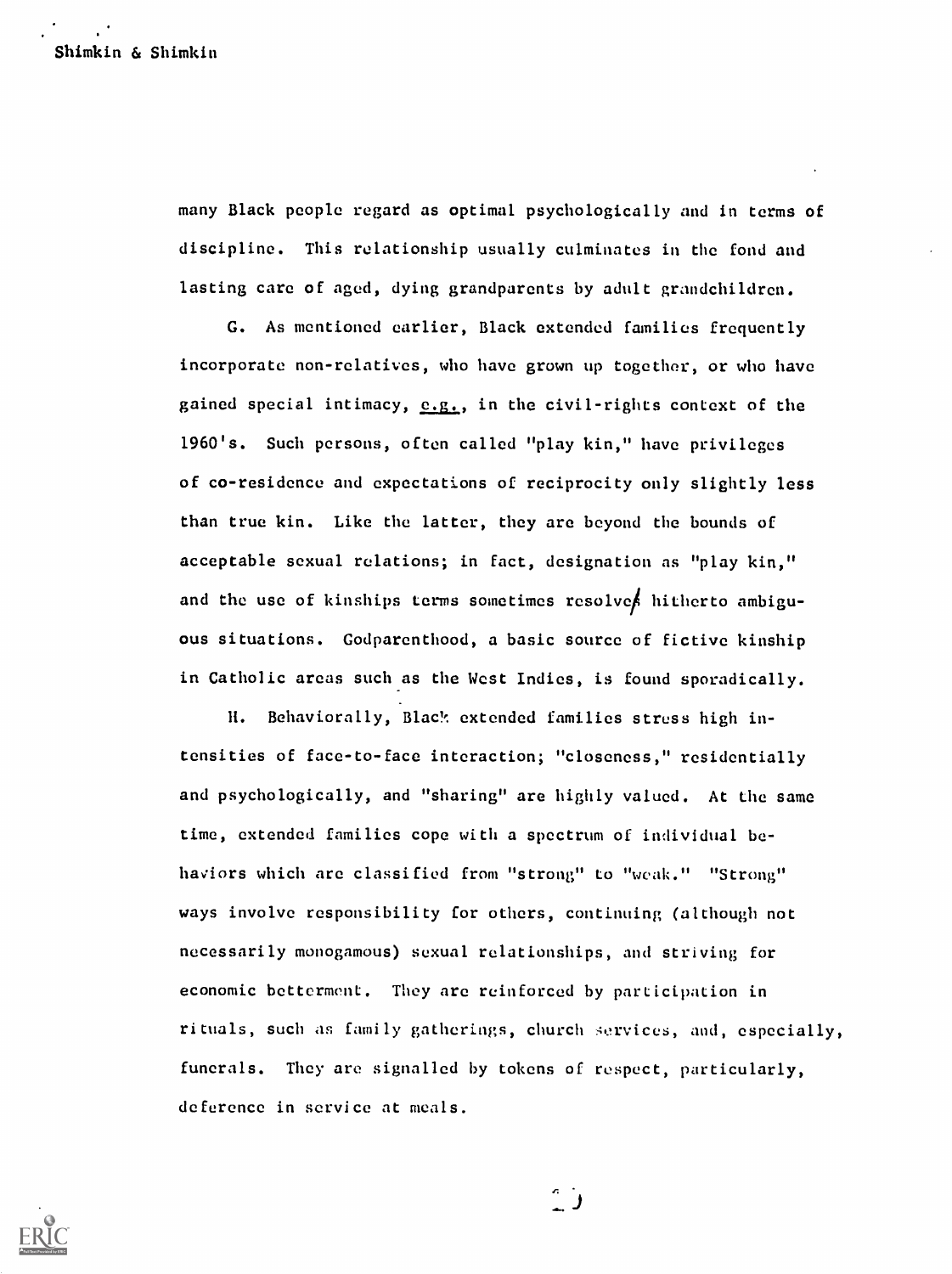I. Black extended families often face major hazards from poverty, unemployment, illness and death; much of the so-called matrifocality observed in Black society reflects simply the absence of men hunting for work, or their premature death. Marital conflicts and dissolutions seem to have "family-specific" frequencies, either very common or very rare. In either case, few differences have appeared in the stability of formal versus consensual relationships. In many cases, older males (especially mother's brothers) appear to act as work leaders and male role models for mother-child households.

### BEST COPY AVAILABLE

Very poor, extended families are subject to considerable attrition attention because contacts are lost upon out-migration, even to different parts of a major ghetto. Among them, effective membership is de facto limited to those active in the core group's social or economic pursuits. Among better-off and better educated families, systematic communications by long-distance telephone,  $\mathcal{S}$  and  $\mathcal{S}$ letter and visits maintain not only unity but adaptive capacity to exploit job, educational or other opportunities. Here, property disputes and differential socio-economic mobility tend to be the disruptive forces.

K. In general, Black extended families appear to function effectively in a wide range of situations, on the basis of symbolic reinforcements, and group information-gathering, decision-making, and action. They permit survival under great adversity in rural

 $\hat{a}$ 

ţ

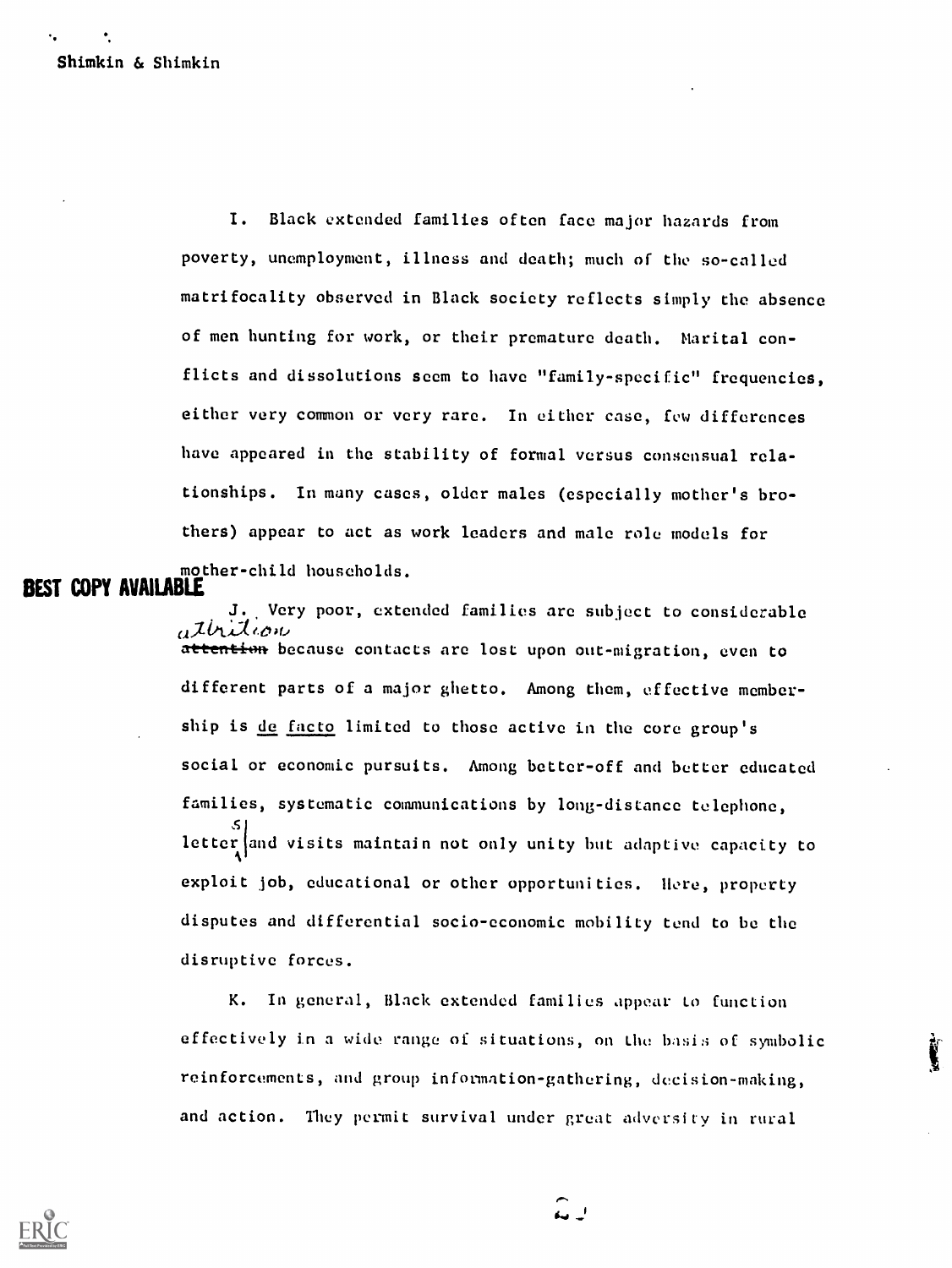and urban settings; they aid mobility for the more successful.

L. The structural basis, the customary laws of behavior, and the guiding ethics of Black extended families in the United States differ profoundly from White counterparts.  $\frac{20}{1}$  It is "father and mother, brother and sister" versus husband-and-wife; it is permeable households with co-residence and fosterage versus isolated households, visits and legal adoption at most; it is extensive exogamy versus "kissing cousins"; it is "sharing" versus "property." In sum, the Black extended family represents a distinct, well-developed, persisting and effective cultural tradition. It is not a grab-bag of improvisations, whatever its origins and history may be.

#### 4. Possible Implications for Policy and Research

The Shimkins feel, albeit as personal views, that the following implications of the aggregate study appear to be valid leads for policy:

A. The self-study of extended families by their members, like the objective determination of the Black cultural tradition generally, can be an important mechanism of sharpening social awareness and feelings of competence, particularly among those Black persons whose self-identity has been shaken by heavy pressure from White society.

B. The dissemination of reliable information on the Black extended family and other facets of Black culture within academic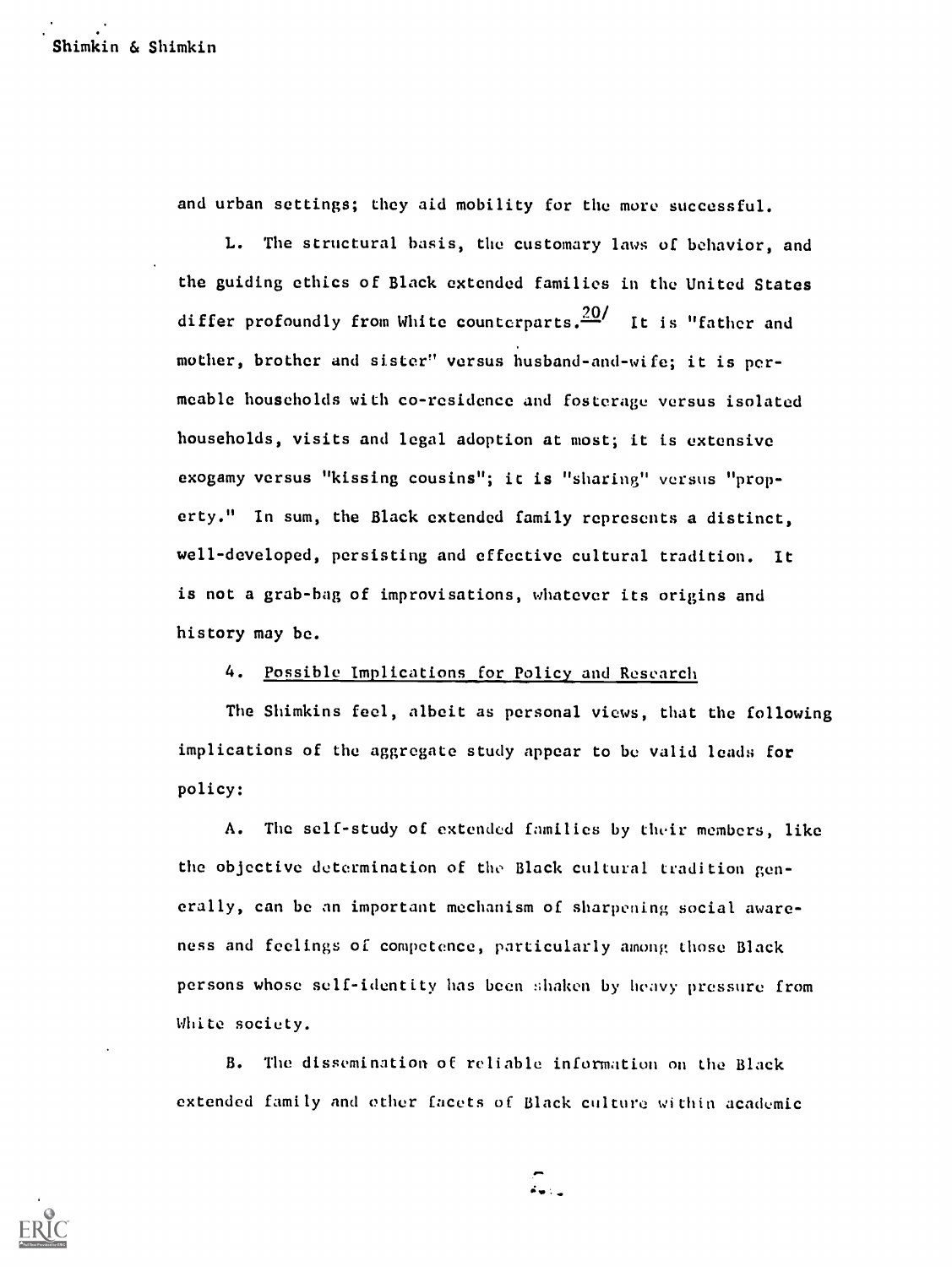circles and, more generally, for use by White Americans may in time yield more tolerance and mutual respect between races. But the data disseminated need to be full and carefully reported, obscuring neither the strengths nor the weaknesses which Black institutions manifest.

C. Public and private authorities should be aware of, and incorporate, extended families as important components of social action (e.g., in regard to housing, education, health, and welfare) in most Black communities. Such policies can be implemented as constructive options without limiting the rights of deliberately independent Black households.

D. As a basic measure to limit the intensity of poverty, and to permit options for many involuntary migrants to inner cities, a revival of land grants on easy terms for Black and other poor people needs to be implemented. The important successes of such policies in family stabilization and upward mobility are exemplified by the history of the "Bidwell" family in Holmes County, Mississippi. $\frac{21}{10}$ 

E. Legislation needs to he developed, at State and Federal levels to reduce the grave inequalities imposed upon Black family practices under current laws. As Representative Robert Clark, Jr., of Mississippi, has suggested $\frac{22}{1}$  legal reforms are especially needed in regard to taxation, fosterage and adoption, family care of the aged, and housing.

 $\frac{m}{2}$ 

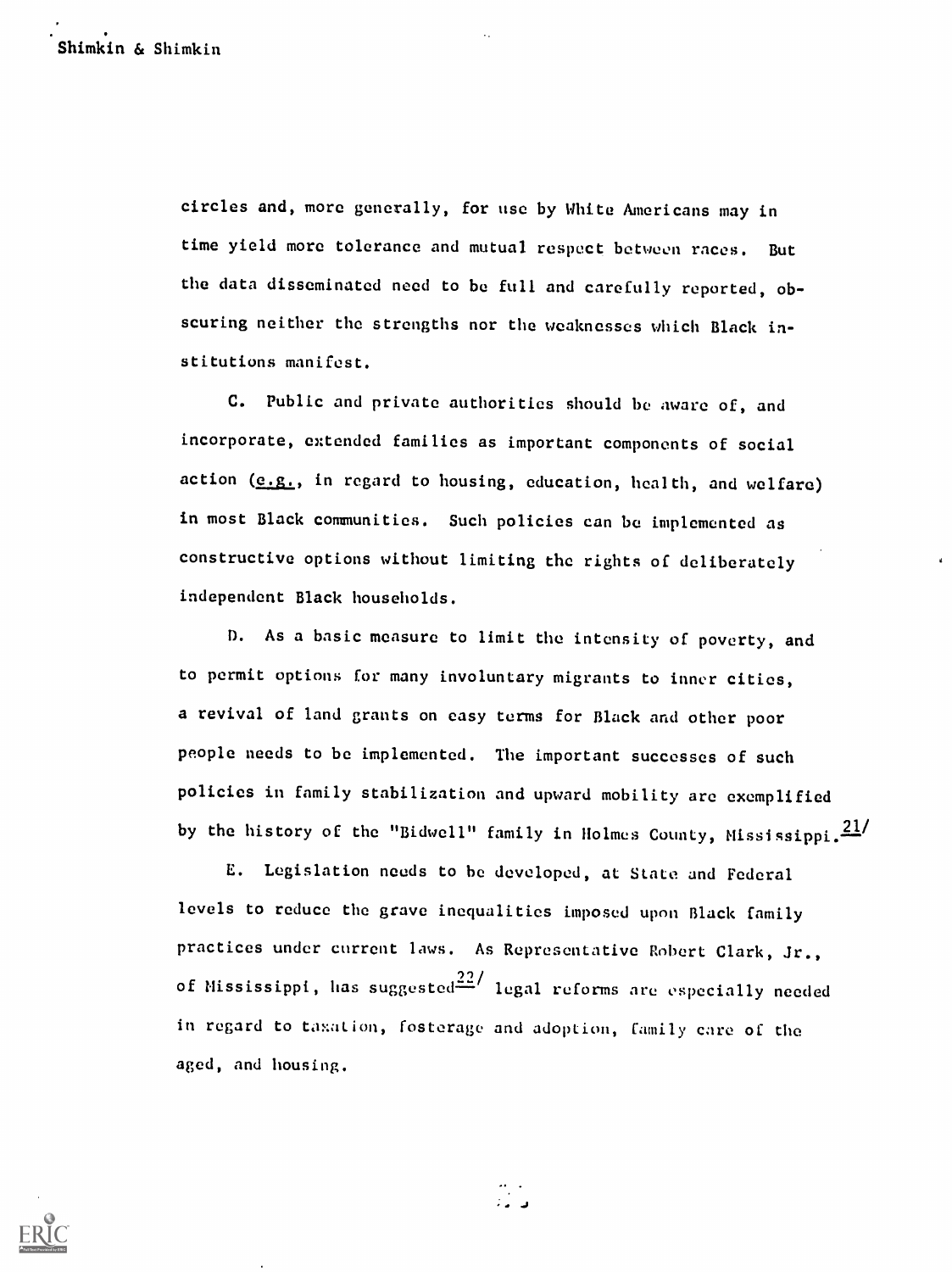#### Notes

 $^{17}$  See <u>The Extended Family in Black Societies</u>, 1975 (In press). Edited by Demitri B. Shimkin, Edith M. Shimkin and Dennis A. Prate. The Hague: Mouton Publishers. The authors of this paper also wish to acknowledge the support of the National Institute of Health, Washington, D.C. in research on Holmes County, Mississippi (Grant No. US00422 -03 to Milton Olive III Memorial Corp., Bernice Montgomery, Principal Investigator, "The Ecology of Migrant People, Mississippi"), and the Research Board, University of Illinois at Urbana-Champaign (Grant No. 40-32-07-375).

 $2/$  See Lorenzi, Henry and Susan. 1969. On Research and Development Operations in Holmes County, Mississippi, 1968-1969. Champaign-Urbana: University of Illinois (Sept. 1969, mimeo).

3/ Held as a component of the International Biological Program; see also Ostfeld, Adrian M. and Demitri B. Shimkin. 1967. Planning Conference on "The Ecology of Migrant Populations" of the Sectional Committee on the International Biological Program (March 17-19, 1967, at Chicago, Illinois). Washington, D.C.: National Academy of Sciences (Mimeo).

 $\frac{4}{10}$  See Rushing, Rev. P. V. "The Black Rural Migrant: Three Groups of Agricultural Workers from Holmes County, Mississippi, No. 5, The Rural Environment, pp. 1-8, in Susan S. H. Lorenzi (Ed.). 1968-69. Some Views on Blacks and Black Communities: A Collection



.J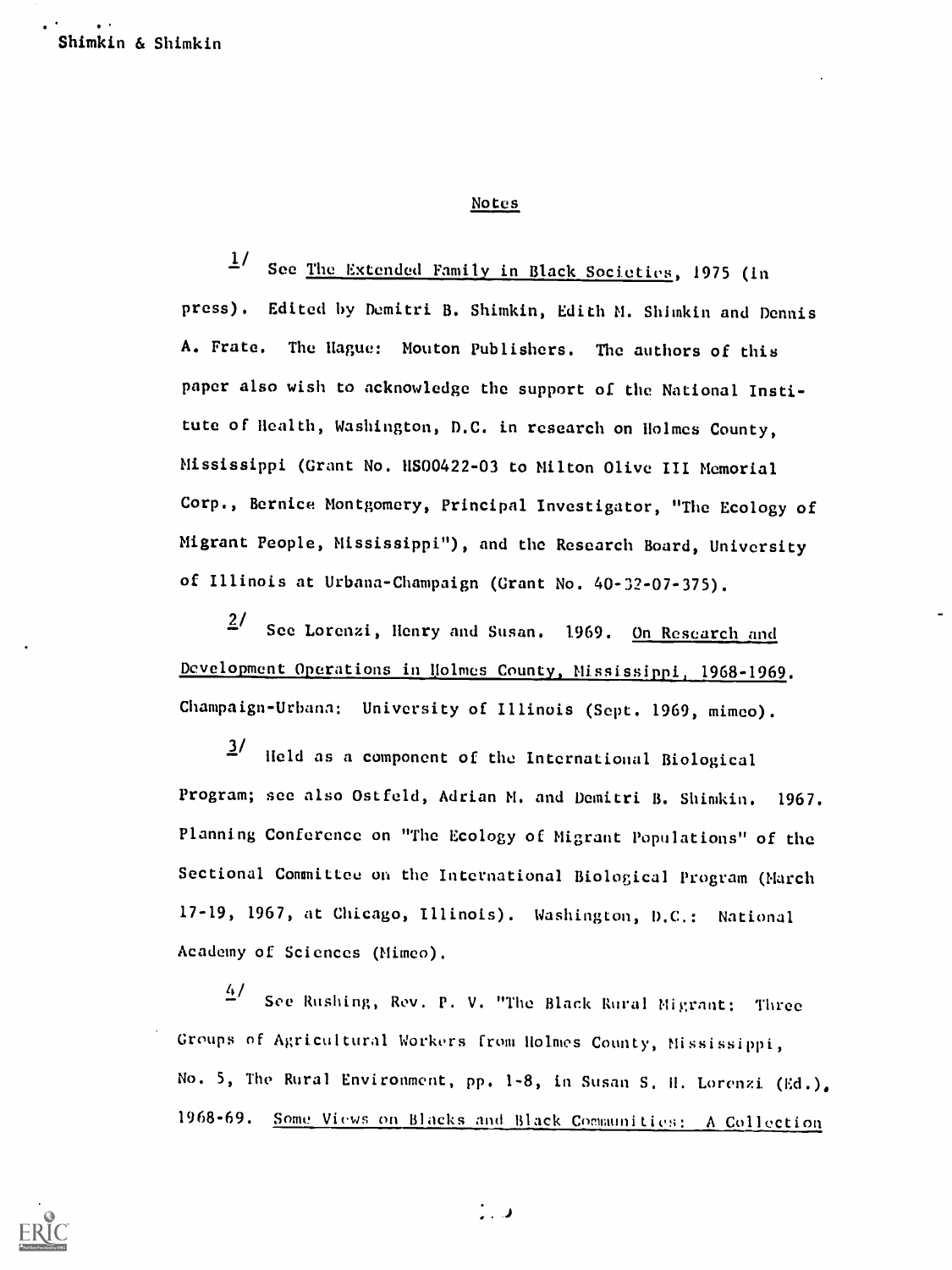of Diverse Papers. Urbana: University of Illinois at Champaign-Urbana (mimeo).

2<sup>/</sup> See p. 8, Program Statement, Pheasant Run Conference, International Biological Program, March 17-19, 1967, Chicago, Illinois.

<u>6</u>/ See p. 9, <u>Op. cit.</u>, note 5.

 $1/$  See Jackson, Jacquelyne Johnson. 1971. The Blacklands of Gerontology. Aging and Human Development 2:156-171.

 $8/$  See Shimkin, Demitri B. and Joseph Patterson (Dr. P. H.). 1969. "Recommendations for the Improvement of Health Status Among the Disadvantaged." Urbana, Ill, and Seattle, Wash. Study Proposal for submission to the National Center for Health Services Research and Development, Department of Health, Education, and Welfare, Washington, D.C. (July; mimeo).

9/ See papers presented to the American Public Health Association, 102nd Annual Meeting, New Orleans, La. on Oct. 24, 1974 as follows:

1. Bernice Montgomery. "Working for Human Needs in Holmes County: A 'Grassroots' View."

2. Eddie W. Logan and Erma Jean Polk. "Recruiting, Hiring and Training of the Local Staff: A Combined Effort."

3. William Peitz and Dennis Frate. "Baseline Data Collection, A Progression of Health Studies and Significant Spin-offs Towards a Continuity of Research."

 $\mathbb{R}^2$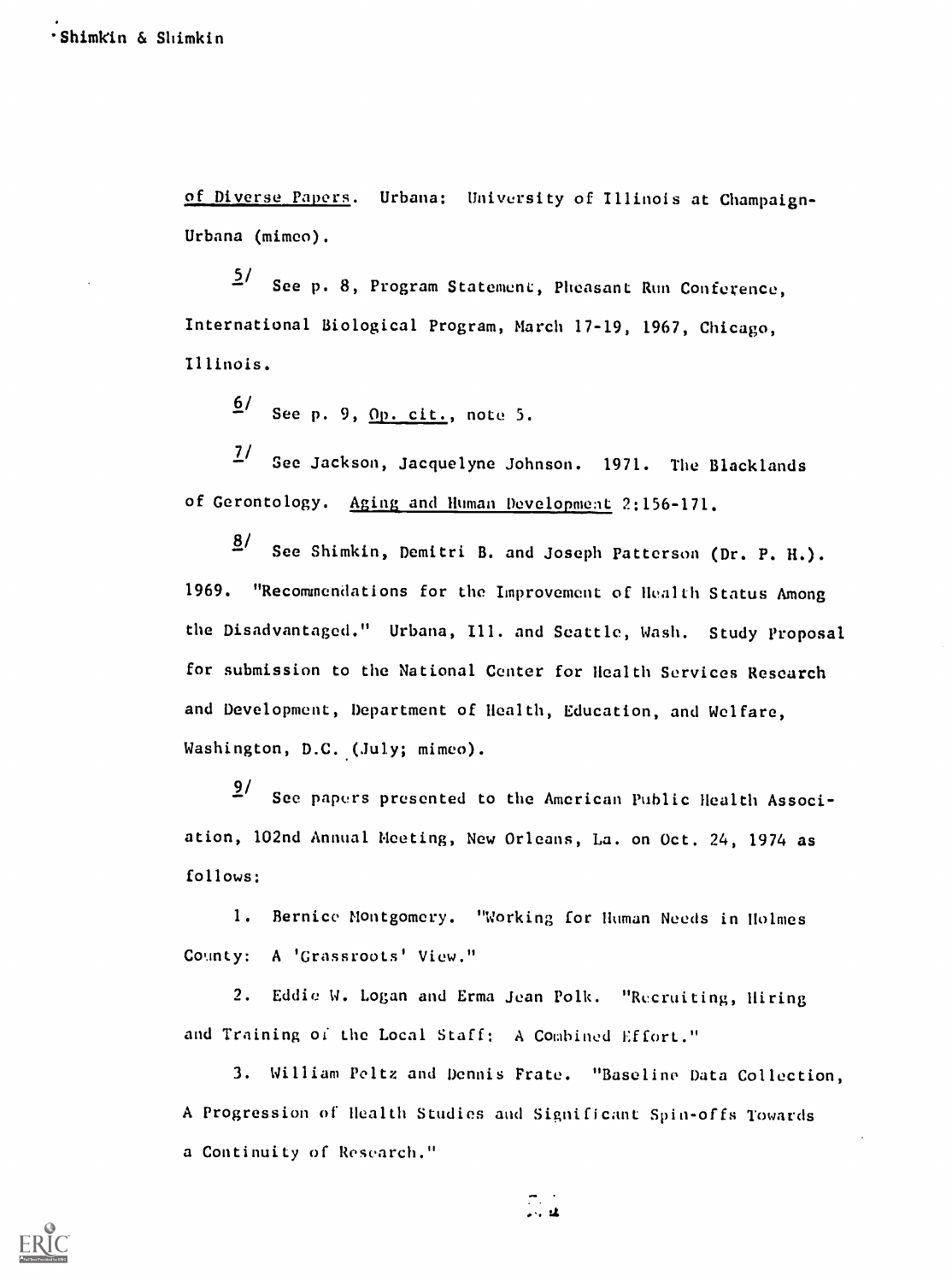4. James Anderson. "Integration of Health Research and Services: What the Future Holds."

10/ See Shiakin, D. B. and Ann Rice. 1971. The Black Population of Holmes County, Mississippi. A Statistical Characterization As of January 1970. Lexington, Miss.: Milton Olive III Memorial Corporation (mimeo, Jan.).

 $\frac{11}{11}$  See Frate, Dennis A. 1972. The Ecology of Geophagy in the Black Community, Holmes County, Mississippi. Baton Rouge: Louisiana State University (Master's thesis; mimeo; obtainable upon request from D. A. Frate, Dept. of Anthropology, U. of Illinois, Urbana).

12/ See Frate, Dennis A. and Eddie W. Logan (Eds.).  $C'$  Community Reactions and Appraisals: The Extended Family as a Social Core," in The Extended Family in Black Societies, as cited in footnote 1.

 $\frac{13}{12}$  For the families mentioned, see the following chapters in The Extended Family in Black Societies (footnote 1): for the "Mitchells", Section V in "The Black Extended Family: A Basic Rural Institution and a Mechanism of Urban Adaptation" (Shimkin, Louie and Frate); for the "Clan", "The 'Clan': Case Study of a Black Extended Family in Chicago" (Holloman and Lewis); for the "Bidwells", Section IV in "The Black Extended Family: A Basic Rural Institution and a Mechanism of Urban Adaptation"; for the



ر<br>ر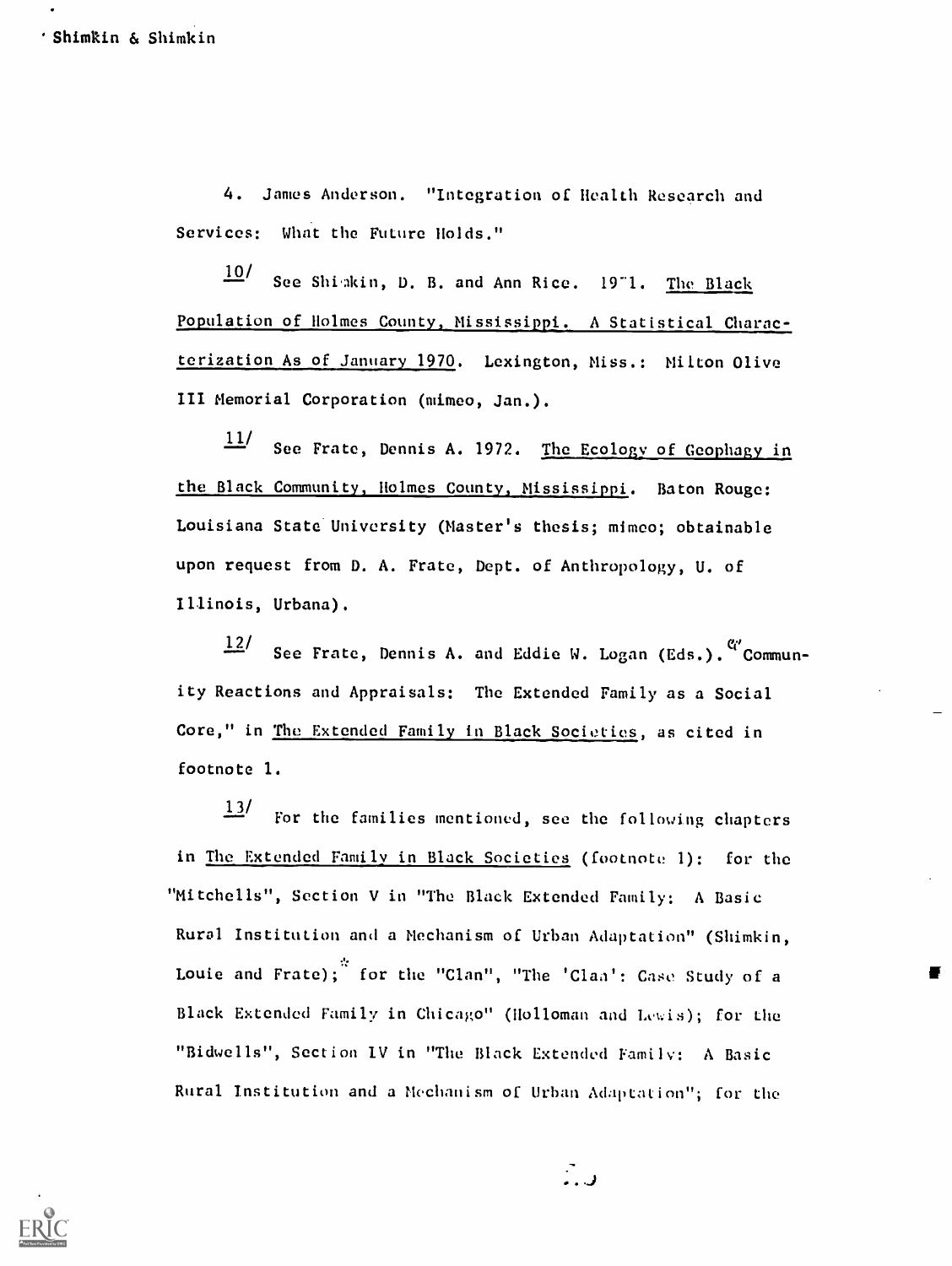"Five Families," see "Kinship and Friendship in Black Los Angeles: A Study of Migrants from Texas" (Aoyagi); for the "Wesleys," see "Kinship and Residential Propinquity in Black New Orleans: The \*\*<br>'Wesleys'" (Jack). Shimkin, Demitri B., Gloria J. Louie and Dennis Frate. 1973. The Black Extended Family: A Basic Rural Institution and a Mechanism of Urban Adaptation, paper originally prepared for the IXth International Contress of Anthropological and Ethnover 1970 - Jan Jawa Barat, San Jawa Barat, Indonesia.<br>1971 - Jan Jawa Barat, Jawa Barat, Indonesia.<br>1972 - Jan Jawa Barat, Indonesia. logical Sciences, Inc. (Chicago, Ill. Aug.-Sept.). Copies obtain-**A** *A A* able from Prof. D. B. Shimkin, Dept. of Anthropology, U. of Illinois Urbana, IL. 61801.

 $14/2$ See Myrdal, Gunnar. 1944. The American Dilemma. New York: Harper & Brothers Publishers; Moynihan, Daniel P. 1965. The Negro Family. The Case for National Action. Washington, D.C.: U.S. Government Printing Office.

15/ See Smith, M. G. 1962. West Indian Family Structure. Seattle: University of Washington Press (American Ethnological Society Publications).

16/ See "Community Reactions and Appraisals: The Extended Family as a Social Core," (Frate and Logan, Eds.), in The Extended Family in Black Societies, as cited in footnote 1.

 $\frac{17}{\sqrt{16}}$ 

 $\frac{100}{100}$  . "Kinship and Residential Propinquity: The 'Wesleys'" in The Extended Family in Black Societies as cited in footnote 1.



د :